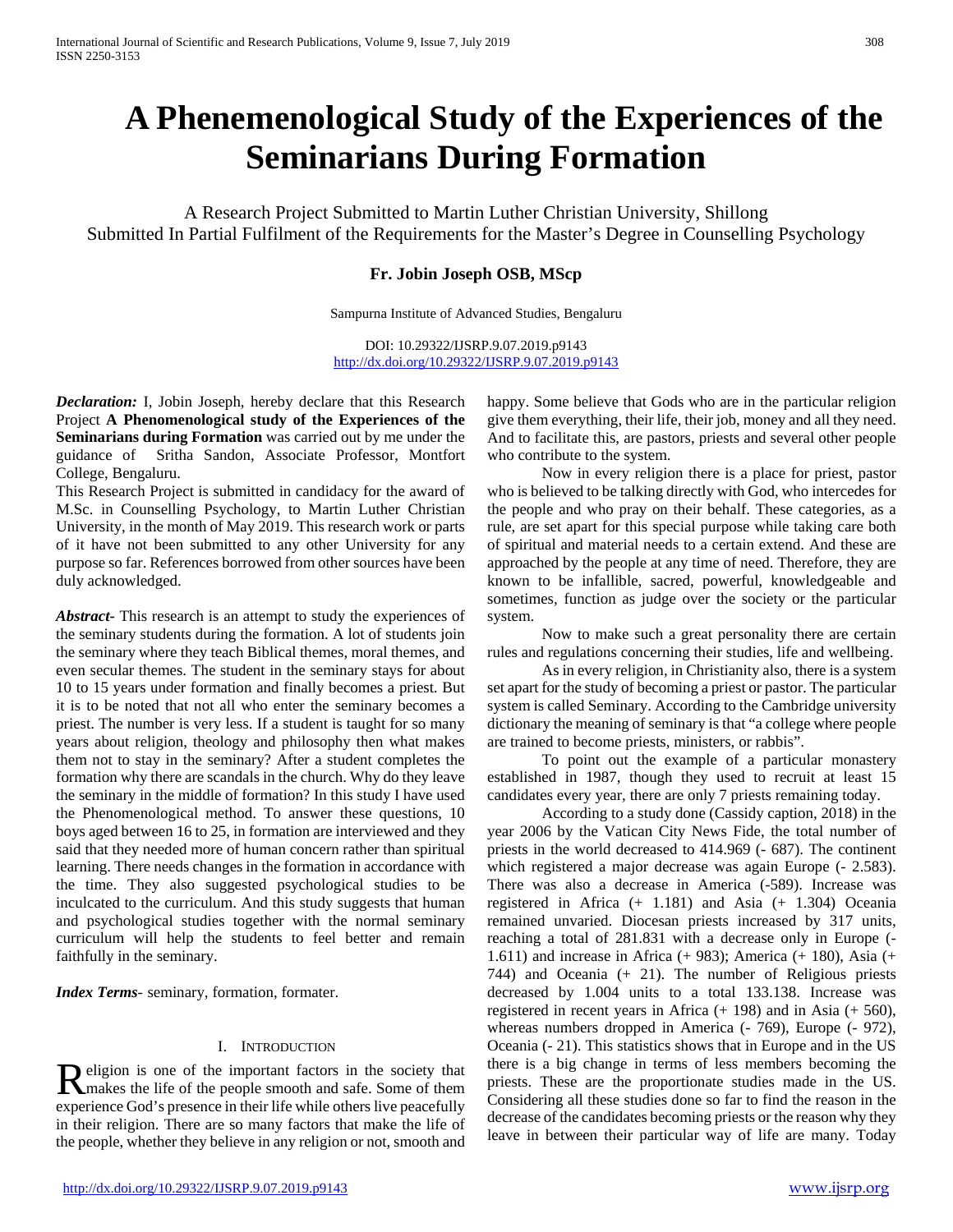roughly there are 37000 Christian denominations in the world. The study also says that as many churches or denominations are there so the number of members in those churches abounds to the one third of the whole world population. But the interesting fact is that roughly around 6000 churches are being closed down every year while new ones are being built in different part of the world. The reason for the churches to close down is that either there are not enough priests; the priests don't live a life appealing to the people so they tend to join different churches or denominations or leave Christianity itself, or that newer denominations are being formed. Now, when we consider all these figures and facts together with the recent happenings in the Catholic Church especially – the so called scandalous life of the priests and looking at the priests and students leave the seminary – and the churches being closed down or the people joining other churches, we understand that the need for the study is important.

 There are so many studies (Agenzia Fides ,2018) conducted in the Christian world regarding all the above mentioned issues, but to a limited realm either it is done in only one denomination- mostly in the protestant denomination-, among one sector or country –mainly in the US and the Europe .Therefore the need for other denominations as well, is important especially, in the Catholic world which is the largest among all the denominations and in India from where hails the most number of candidates to the priesthood. But I must also state that –it's in Asia the most number of students come for the studies and leave largely, to make it a figure -264 according to a recent study.

 All these studies throw light on the need for psychological studies not only for the students but also for the teachers as well. The study in particular states that the teachers are to understand the needs – emotional and physical – of the students and in turn the students, their emotional as well as social needs apart from their faith and beliefs. Finally, faith and belief together with appropriate emotional and social relationship make the life of any student better and thus the life of society or the congregation or whatever denomination he or she lives in.

 Here, in this, study I wish to concentrate on the emotional and mental status of the students in formation. I would like to also refer to those who left this particular of life during their studies and the reason why they did. I also wish to interview the teachers or the so called formators who is in charge of the students throughout regarding the pattern they follow in the life of the students and what are the changes they make when, if they found them inadequate.

# II. REVIEW

 In this chapter certain articles are reviewed studies done in different seminaries and institutions where the religious students study. These studies are conducted on the basis of the need for psychological education for the students in the seminary. These are done because of the certain incidents that took place in the church, among the students and their relationship, and their attitude towards their life and choice. Most of the studies show the necessity of psychological education to be included together with the theological or philosophical curriculum. After comparing the studies and research, they say that those with some knowledge of psychology of humanity do well in life and remain faithful to the life they have chosen, while others do not care for their life, do not respect others nor understand the human values thus making the life of one and that of others miserable.

 In the meeting that was conducted in the month of February, 2019 in the Vatican, regarding the misbehaviour of priests and religious. The topics to be discussed are gay life among the priests, sexual abuse, violence, immorality, and many other similar topics. Most of the experts say that all these happen because of the lack of proper education from the beginning of formation from the early years. The initial years are normally soon after High School or college.

 Thus the need for psychological, moral studies, knowledge about the human mind in particular and about relationship, looking at the other person through the eyes being human is very important, the failure of which, will cause problems of all the kind.

 The article "Life Satisfaction Of Seminary Final Year Students In Yangon ,Myanmar :A Path Analytic Study Of The Direct And Indirect Influences Of Coping Styles Being Mediated By Stress , Anxiety And Depression by Skeeter Win and Robert Ho ( 2017).This study was conducted to know the level of the stress, depression, anxiety among the final year seminary students in Myanmar. These being the primary variables the study was focused on employment of the method of coping mechanisms that is Emotion focused and Avoidance focused. The question was which of these two would help the students more in coping up with the primary variables. The study was conducted among 218 students aged between 20 and 45. The report was that as per the understanding that the Seminary study was to help the students to grow more in spiritual life. But, they also concluded that the Seminaries are meant to be centres' of not only spiritual learning but also of academic, social, and learning of every kind. But the learning is stressful for most of the students because of the change of style in life, ministry, assignments, strict timetable and disciplined life. While some students cope with these stressors others who would find it difficult. Therefore the researchers focused on the type of coping styles that each of them put in. Because these stressors would affect the quality of the seminary life positively and negatively. Therefore this study is to understand what style of coping would help the students to be successful in life amidst these stressful factors. It was a quantitative study. There were 218 students both male and female. The method was using questionnaire and there were three inventories: CISS – coping inventory for stressful situations. It contained 48 questions. The second was the DASS- depression anxiety and stress scale. The third one was SWLS – satisfaction with life scale. They used the convenient sampling method to choose the population. They also obtained proper permission from the authorities of the four seminaries from which they selected the students.

 The results showed that the more the seminary students employed emotion focused coping to deal with the stressful situations, the higher the reported level of stress and the more they employed avoidance focused coping to deal with the stressful situations the lower the level of depression. The result also showed that the above mentioned two coping styles are below the problem focused coping styles in relation to the life satisfaction and stressful situations. The findings show that the students could employ problem focused coping style in stressful situations. These findings are in line with Lazarus and Folkmans theory that when people are aware that they are capable of solving a problem, they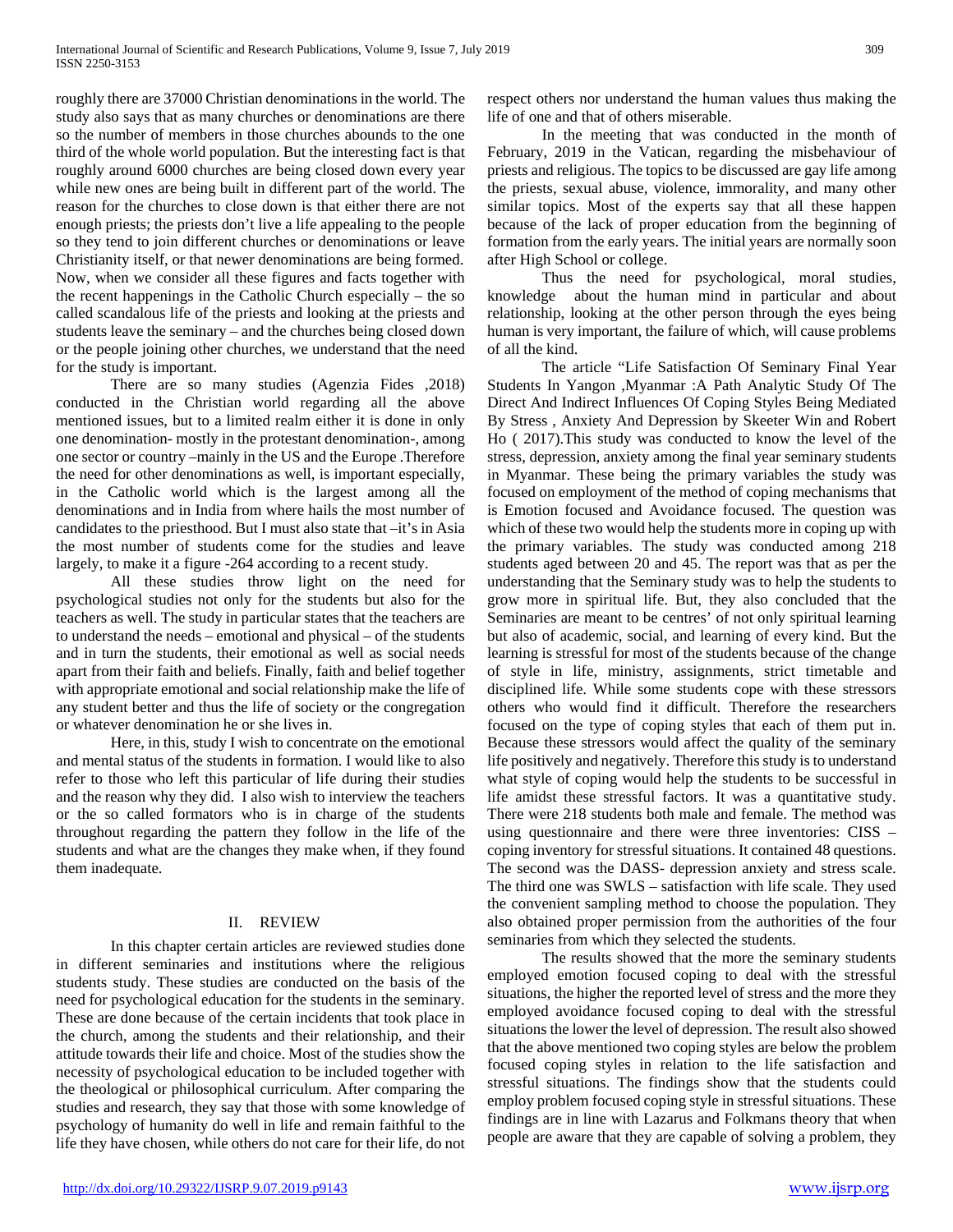would employ problem focused coping mechanism. The purpose is to enable the person to solve the issues very effectively. The study also found that the use of emotion focused coping strategy and avoidance focused coping strategy are used because of the various levels of life satisfaction they get and to get out of the stressful situation. Thus it negatively affected them in certain ways. This could be because of the spiritual aptitude or interest they showed in their life which they learned from the formation time.

 Finally, the study says that the students should be made aware of the various coping strategies under different situations and help them to act accordingly so that the stress can be reduced and they become more effective.

 According to the review by Peter Klpeonis on the book Guidelines for the Use of Psychology in Seminary Admissions by the United Conference of Catholic Bishops, Washington. This book was published so that all of the seminary rectors and bishops could make use of this. It was written in the light of psychology using and following psychological theories and terms. This article was written after studying the reports written by the rectors and in charges that had no background of psychological and learning. According to the author, the purpose of the psychological evaluation is to predict whether the candidate can live a healthy way of life and be effective in the future life as well. He says these evaluations are to be carried out seriously and with discretion. These assessments could help the rectors to know the intellectual, emotional, and psychological functioning of the particular student. The report suggests certain components how to make the assessments. They are:

 1: psychosocial and psycho sexual interview which will tell about the student's unwanted sexual (orientation) attractions to both men and women, about the social relationship among the others, and social behaviours.

 2: intelligent assessment which will tell about the student's current intelligent status.

 3: Psychological Testing (structured written, visual, or verbal measures administered) to assess the cognitive and emotional functioning of the applicant.

 4: Oral Feedback Session (a meeting of the psychologist with the applicant and some responsible person to discuss the results of the psychological evaluation. This is both for the student and the formater. This will help the formater to know more about the candidate and to form him or her well.

 The report also suggests certain impediments to the formation that if the student is from an abusive family background and then he or she can become abusive of others and can be incorrigible. Students with addiction and disorders and students with learning disability can also make impediments to the correct formation. Therefore, the authors suggest that the formators should be having enough knowledge in human formation, psychology and secular studies. So that he can understand the student well and form in a better way. It also suggests that the assessments and evaluations made should be kept secure and confidential both for future assessment and for the safety of the candidate. Finally, the goal of the psychological evaluation is to help to ensure that only the healthiest men become priests. If a man is accepted in the seminary, the information from the evaluation would be shared with the seminary rector and appropriate formation faculty. An abbreviated report should be shared with the

formation personnel that omit the most intimate details of the seminarian. It is also suggested that all these assessments and reports are to be checked by a professional psychologist. (USCCB, 2015)

 The article namely, Comparison of depression level and identity styles between students in Allameh University and Islamic Seminary written by A Mahdavi,M Aghaei, MA Besharat,F Khaki Seddigh,SH Akbari, and Z Hamidifar (2015) tries to compare depression and identity styles to specify in which of these groups the level of depression is higher, in addition, which of the identity styles is more prevalent in both groups, thus predicting the depression level.

 The study was based on the theory of Erick Erickson's identity v/s role confusion. To say that how depression affects the identity of the person. it was conducted among the youth of 18-25 years old both male and female. According to the study there are four styles of identity: identity gain, interval, identity record and identity dispersion. The individuals who have a dispersed identity present no specified direction, do not adhere to goals and values, and do not bother to reach them. The individuals, who have a recorded identity, have committed themselves to the goals and values without assessing other options. The individuals, who have an interval identity, did not create any definite obligation for themselves, looking for process, so that they were able to collect information and test various activities and hope that someday they will find some values and goals to direct their lives to. Finally, the individuals who have a gained identity have already assessed the options and they adhered to a series of values and goals that they have chosen. The result showed that students with informative life style are better in managing the issues in the life.

 The number of samples collected from two universities and were about 100. They had to fill-in certain questions and then, the collected data were analysed by using ANOVA and Regression statistical methods by employment of SPSS statistical software. They used the ISI and BDI. The result showed certain differences in the depression level in between the two groups of the students but the level of avoidance and information were the same. Therefore according to the findings and the theory that the personality styles are formed during the childhood days and its effects is in full swing in the adult age and therefore, the parents and the educators are advised to prevent depression from the primary level itself.

 The study article namely the Christian Seminary Students Attitude Twards Psychology: Effects Of An Introductory Sourse On The Integration Of Psychology And Theolgy by Scott W Woods (2010) as a part of his PhD studies. This study is meant to inculcate the study of psychology into spiritual studies as well because long since psychology was not thought about as a subject to be taught in the seminaries. The main purpose was to examine the effectiveness of introductory psychology course in the seminary curriculum and tests both before and after the assessments were done on the students and the author found significant changes in the attitude of the seminary students. The author begins the chapter by acknowledging the fact that there have been substantial rifts between the psychologists and the theologians in their specific fields of belief and practice and to be frank the theologians were unwilling to inculcate psychology into theological studies. but since 2002 after many studies in the field they are willing to accept psychology. That is to integrate science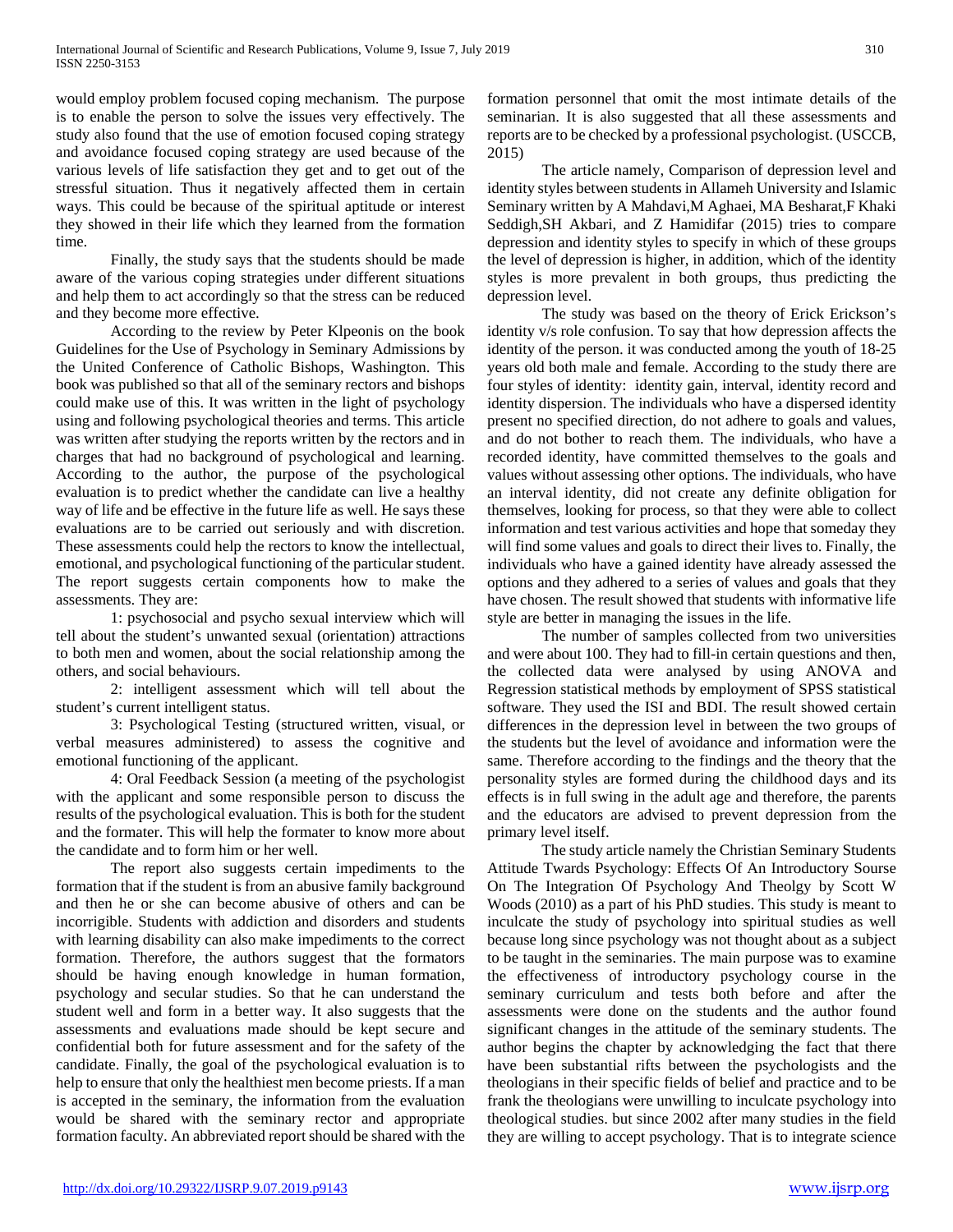with faith. They both –the clerics and the psychologists deal with issues of cognition but in different manner one in the light of faith and the other with the help of epistemology. This is because the Christians complain about the psychologists that they overlook the facts of sin and hell. They also hold that psychological principles are antithetical. This article is based on the theory of different psychologists that after the study of psychology many have agreed to change their way of life broadly or to look at situations with more understanding thus reducing risks in life. Therefore the hypothesis was that the attitude of the seminary students towards psychology would change after the psychological studies.

 This study was to know about the seminary student's mentality towards psychological study as a part of the curriculum. There were 45 students both male and female aged between 18- 54. These were from different parts of the world. The instruments used were the Religious Commitment Inventory-10 (RCI-10), the Brief Religious Coping Inventory (RCOPE), and the Attitudes toward Seeking Professional Psychological Help scale. In the first two tests they all showed high spirit and the attitude towards the third question was not as the author expected. But, all the same, he noticed a change in the student's attitude towards counselling and psychology. Therefore, this study intent to put forward a message that psychology is also to be a part of theological studies. It doesn't mean to make a comparative study but to change of attitude in seeking psychological help also. And therefore from the results the author intents to say that psychology is to be considered as a subject together with the theological studies.

 The research article "Values As Predictors Of Religious Experience In The Lives Of Seminary Students Of Philosophy And Students Of Physics" was written by Stanislaw Glaz (2016). This study was to analyse the relation of values in the life of both religious students and physics students. Because it develops both personal and religious life.According to the social science, value has different meaning but psychologically it can be put into two different standpoints. One is the subjective standpoint i.e.: it is people who create values. Something becomes a value when it is preferred and accepted in the society. The other view is objective i.e.: values exist regardless of the subject. Therefore a person should realize and learn them. According to different psychologists values are desirable, trans-situational goals, varying in importance and serving as guiding principles in people's lives. Values, being socially approved verbal representations of basic motivations, play an important role in our functioning and are linked to motivational goals. Religious Experience, in the broad meaning of the word, is a fundamental form of human cognition, and it denotes a certain process, "movement" of consciousness, thanks to which a human being establishes contact with the reality, with a view to getting to know it. Some researchers also describe religious experience as profoundly spiritual. It is perceived as a type of genuine and immediate contact with a power recognized as divine presence or divine reality. It is most often accompanied by tension, inner conflicts about sin and the sacredness of God. Some psychologists say that it falsely assures of gods careful providence, which eventually leads to self-deception and neurotic disorders.In response to these features, the author of this paper, referring to Christian understanding of religious experience (Saint Jean de la Croix 1915; Tauler 1826)—created, on the basis of that concept, a tool for measuring experiences with a religious character: God's presence and God's absence. The scale will be

employed for the purpose of the article. It consists of statements referring to the Christian religion which takes into account all of the dimensions described above: the cognitive, emotional, and behavioural experiences of God's presence and God's absence.Two kinds of lifestyle are encountered in our culture: clerical and secular (lay). The clerical lifestyle is directed at selfrealization with respect to God and another person, whereas the secular one is directed at self-realization with regard to another person and the surroundings. The former suggests that a human being's care about their own development, experiencing happiness, and solitude takes place in an institutional religious group where a person finds fulfilment individually and socially.

 Some studies suggest that the seminary students seek more psychological help as they are taught and they believe more in human and religious aspects based on love, salvation and God experience. But the problem of values and religious experience: God's presence and God's absence—an aspect connected with self-realization as a person—is a popular research area.This paper focuses on an attempt to show the relation between terminal values and religious experience: God's presence and God's absence in the group of seminary students of philosophy, who live in a religious community, prepare for "being with others", live their lives in accordance with evangelical advice, and follow the Christ's footsteps, and in the group of students of physics, who are characterized by being open to external experience, belief in a rational world order, and fascination with material reality. In this context the following questions arise: To what extent does lifestyle—as a way of realization of students' individual traits define and modify the corresponding world of terminal values, which perform an important regulatory function in their lives, as well as religious experience: God's presence and God's absence? To what extent do the most preferred values—as personal standards—imply religious experience: God's presence and God's absence in the seminary students of philosophy and student of physics? On the basis of the presented theoretical material and earlier studies, the following hypotheses were formulated: 1.

There is a difference in the level of religious experience: God's presence and God's absence, and in the hierarchy of terminal values between seminary students of philosophy and students of physics.2. The most preferred terminal values contribute considerably to the occurrence of religious experience: God's presence and God's absence both in the group of seminary students of philosophy and in the group of students of physics.

 The samples were collected from polish students of both theological and physics studies aged between 21-27. Both groups were 50 and 50. Both were asked to complete same questionnaire. The scales to measure these were The Scale of Religious Experience (SRE) by Głaz and Rokeach Value Survey (RVS). For the Statistical Analysis the analysis of variance (ANOVA) was applied. The results obtained in the Scale of Religious Experience (SRE) indicate two differences significant in terms of religious experiences; namely, seminary students of philosophy have a higher level of religious experience of God's presence and a higher level of experience of God's absence than those studying physics. For the interpretation of the preferences of terminal values, the top four values with the highest ranks were considered. The results obtained in the Rokeach Value Survey (RVS) concerning terminal values show that seminary students of philosophy respect most values like inner harmony , wisdom, salvation ), and freedom ,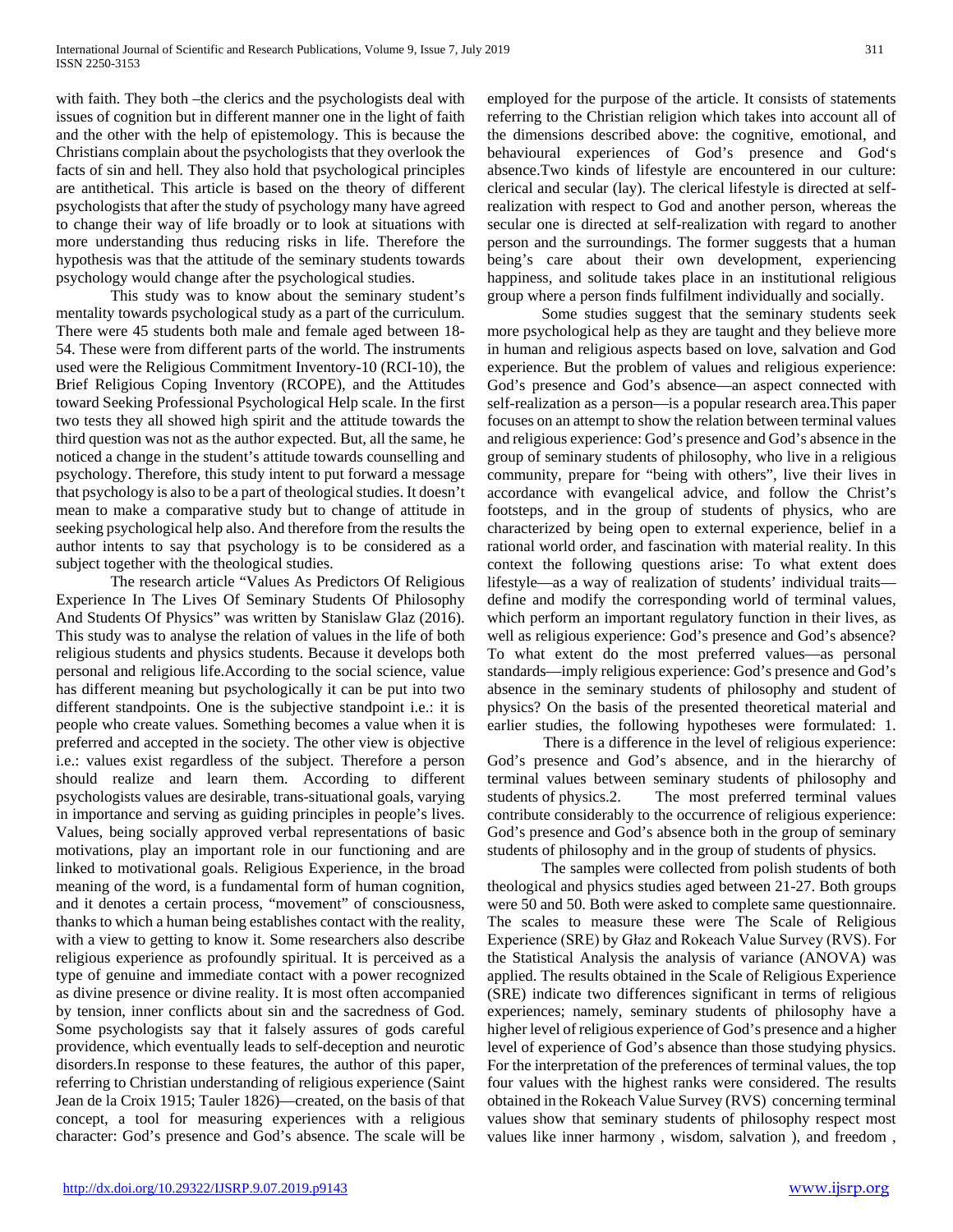whereas male students of physics prefer terminal values such as a world at peace, pleasure wisdom and family security .Now the author mean to say that there is a difference in selection of values in these two groups because of their different circumstances. Now, for the religious students it is entirely based on the existence of God and the feeling of sin and truth and thus they sometime fail to understand the full meaning of value as it really is and therefore suggesting the need for psychological and moral studies in the seminary curriculum as well.

 The article "Training and education of north American masters of divinity students in relation to serious mental illness is written by Halle e. ross and Matthew s. Stanford (2014) department of psychology and neuroscience, Baylor university, waco, Texas, USA. This article tries to bring out the need for students to have certain knowledge in psychology as well, though they claim to have studied philosophy and theology. The reason to have this study is that they noticed those who had some knowledge of psychology were having less psychological issues or they were better equipped in dealing with the stressful situations. In the US more than 25 % of people suffer from psychological issues. Since most of the Americans claim to be religious they in their distress meet the clergy or the pastors who are not that equipped to deal with persons of this kind. Therefore, the study tries to make clear that the pastors also need training in psychology. The study also specify that the clergy though they are not well informed in the field of psychology do not often refer the people to professional psychologists and the reasons vary.it says that the clergy are not fully aware of the existence of the psychological help, to avoid stigma in the society, or to that they feel inferior and another reason is that sin and God aspect plays a big role in it. They connect everything with Bible, God and sin. Finally the study says most of the pastors have not received psychological education when they are in the seminary.

 Another study revealed that despite the fact they feel inadequate to treat the clients they are also unable to recognize the symptoms of the patients due to the lack of prior knowledge. This is because in the seminaries they were afraid that if they come to know more psychology that would lessen the seminary aspect and God aspect. Therefore they are ready to treat the patients even though they are unaware of the sickness and treatment plan. The study was made among the university students over the phone. And of them 219 were contacted. Of that number, 70 directors agreed to be interviewed, two declined to be interviewed, and 147 did not respond to the request for an interview, resulting in a 32% response rate. Institutions that provided MDiv degrees on more than one campus were assessed one time through the main campus. They were from different part of the Latin America. Of the 219 seminaries contacted only 70 that responded and the study result show that no seminaries had enough access to the knowledge of psychology and so those who come out as pastors had no idea of any psychological issues. Thus the author suggests that those who enter the seminary should also have some knowledge of psychology integrated with bible studies.

The article "Self-Disclosure and Spiritual Well-Being in Pastors Seeking Professional Psychological Help" was written by Erik D. Salwen1 & Lee A. Underwood2 & Gabriel S. Dy-Liacco2 & Kathleen R. Arveson.(2017).This topic was researched because the pastor's mental and physical health can have tremendous impact on the life and faith of the believers. Another reason for the

study was that the pastors were found to object to the findings of the psychology because of the faith that it is beyond and their personal benefits. They tend to focus more on traditional faith, belief systems and overlook the psychological aspects of life. But the fact is that they have issues in the family itself and they are unwilling to open up because of the faith, their position and high regard. And so they very often do not disclose the issues they face and therefore suffer. Certain studies in the 1990s proved that there are pastors who suffer but don't seek help because of the faith and belief. Further studies proved that there is a correlation between the spiritual struggle and psychological issues such as anxiety stress etc. Another study in the 2012 found that the pastors and the people believed that talking to psychologists would not help their issues as they believed this to be spiritual in nature. Thus, the purpose of this study is to state that in seminaries there is a need for study of psychology and pastors should disclose themselves if they are struggling with issues and are to approach the psychologists.

 The samples were selected from the seminary students who are getting ready to go the parishes. The hypotheses was that There is a significant difference in willingness to seek professional psychological help as measured by the ATSPPH Scale by the level of self-disclosure flexibility as measured by the SDI Scale (nondirectional). The data was collected through electronic gadgets, internet. The result however was neutral saying that the pastors' willingness to self-disclosure, spiritual wellbeing and willing ness to seek professional help are based on various other factors which are to be found out. However the implication is that the attitude of the person, necessity of the help and the situation all must be considered while seeking help. However this study also says that more spiritual maturity will make a pastor seek professional help and therefore, there should be study from the beginning regarding mental health issued together with the spiritual studies. Thus, they will be able to analyses and relate the mind with the spirit.

 The article on "Sexual Minority Students in Non-Affirming Religious Higher Education: Mental Health, Outness, and Identity" by Joshua R. Wolff ,Heather L. Himes ,Sabrina D. Soares ,and Ellen Miller (2016)who are practicing psychologists and experts in the area of education. The authors wanted to conduct the survey on the sexual minority students in different college with Christian background and where the Seminarians also study. They wanted to know how the sexual minorities are treated in these colleges and universities. According to them the SM find it difficult to live in the society because they are a minority and that they are harassed for their being different in gender and other aspects of life. Because of these they are more prone to addiction and suicide. So the purpose was to study the psychological functioning of the SM students amidst all these difficulties. According to the study they said that the SM are more prone to be introvert without going out with the others and if they are in a religious situation they are not accepted in the society by the family or in the churches by the pastor because of their difference . Because they are labelled as punished by God and their same sex orientation is considered as sin.

 Thus the study found out that in the US where the study is done in the colleges and universities with seminarians and religious background don't accept the SM students in the college. Thus, they don't divulge their identity and if they are found to be SM they are harassed. They also said to have regretted regarding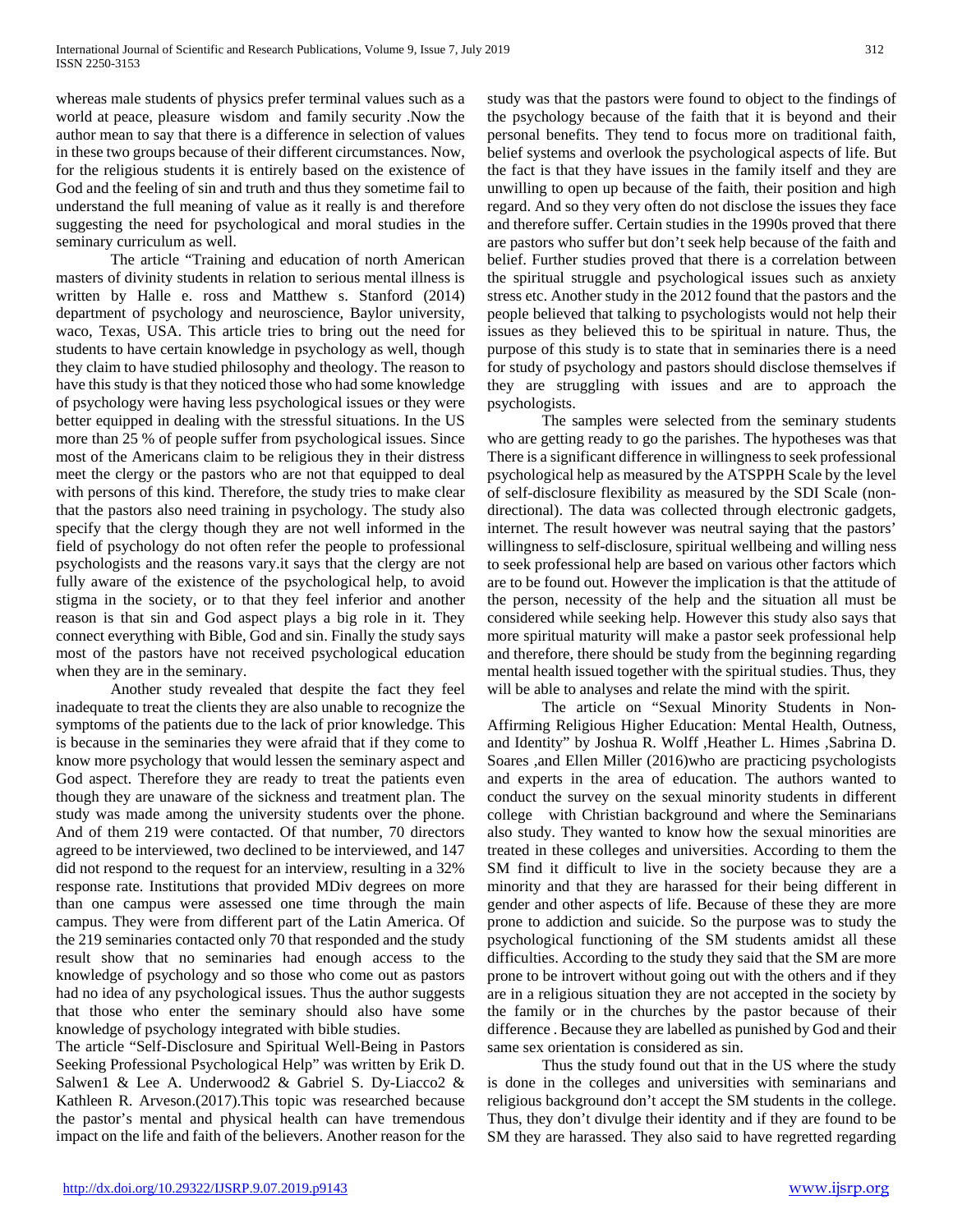their selection of studies and career. Therefore, the hypothesis was that the SM students who join the universities and colleges with Christian attitudes will have trouble and psychological issues in their life. They selected 213 SM students from different collages with Christian management or seminaries involved. The data was collected through questionnaires and they are selected through emails or advertisements without revealing the identity.

The results showed that these have suffered a lot, were bullied, mocked upon and were dismissed sometimes from the colleges and apart from that, they were psychologically suffering from anxiety both personal and social, stigmatized, and were depressed. Though they approached councillors from the same campus they were not allowed because of the restriction from the part of the management. So they were denied either ways. These results were applicable to both theist and atheist because of their religious beliefs and others beliefs. They also noted that those colleges who received psychological classes or information about the SM community or group were much tolerable than the others who believed so much in religious and theological aspects. Therefore, the author suggested that the Christian colleges and universities supposed to have psychological education, significant staff training is needed to be models of psychotherapy which are exceptionally focused on encouraging self-determination, sensitive to religious spirituality, embrace a developmental view of sexual and gender identity, and have safeguards to protect students from therapist bias and potentially harmful practices.

 The title of the article is "A Study Of Psychological Assessment Practices In The Screening And Admission Process Of Candidates To The Priesthood In The Us Catholic Church" written by Gerard J McGlone, he received his PhD in psychology from California school of professional psychology San Diego. He is a Jesuit priest. Fernando A. Ortiz, is a PhD scholar in clinical psychology from the University of Memphis and is working closely with the seminarians and church. And Ronald J Karney is also a PhD scholar in clinical psychology from the University of Memphis and is working closely with the church and seminarians (2010).

 This is a survey conducted among different seminary rectors who were psychology professionals themselves and it was to investigate the policies and procedures concerning the psychological assessments of candidates to the Catholic priesthood. The rationale of the study was that the church exerted the need of cooperating in different areas of study while recruiting the students to the Seminary, especially that of psychology. The basis was that there were sexual abuses happening. Therefore the church documents insisted on the need of psychological evaluation in this area. This was to ensure the suitability of the candidate to the particular way of life. They used the systematic method in exploring the different phases, exploration, consultation, commissioning and data collection. For data collection, they conducted a series of surveys both among the catholic rectors and mental health professionals. This was done under the supervision of a psychiatrist and licensed psychologist.The samples were religious rectors 86 of them, who were also mental health professionals. They were also both diocesan and religious rectors. Survey measures for each – diocesan, religious and psychologists were different. These surveys contained certain questions which rated the answers like, not at all, little, very little and somewhat and very much. The results showed that nearly all of them suggested the need for psychological assessments during the admission of the students and this formed the basis for the admission or rejection of the candidate. The cost was to be taken care by the particular congregation or the diocese.The psychologists were also asked to look for the background of the candidates for the admission. This included the ethnicity, family history of illness, social relationships ,employment history, spiritual aptitude, educational history etc. To assess the candidates they said to have used certain inventories like Minnesota multiphasic personality inventory, wide range achievement test, etc. These were to assess the areas of maturity, interpersonal skills, empathy and psychosexual development. While doing the survey, they also followed all the ethical concerns regarding the confidentiality, rights to privacy, and they were all given proper guidelines while having the survey. As a result they suggested that while having the survey among the students there should be professionalism, rights to privacy and confidentiality because they are dealing with issues of personal rights. And there should be consistency in what they are doing and there should be periodical or on-going assessments. While giving the candidates platform for growth, they also suggested that these reports should be given to the authorities or the in charges in each period of the studies.

 The research article:" Seminary Formators And Psychologists: A Collaboration Model" written by Fernando A Ortiz (2010) having a PhD in psychology from the Washington state university. He is also an assistant director of counselling in Gonzaga University and his area of research and practice include personality assessment and multicultural psychology. This study was conducted to refer that evaluation of candidates, when it includes the multicultural and multiphase process it needs to include the psychologists together with the rector. This is to integrate the anthropological and formative realms together. The study shows that the vocational assessment is purely Catholic and pastoral. But once vocation is purely dynamic and developmental which also includes behaviouristic, humanistic, bio-psycho social, neuro- psychological and multicultural. And so is the need for psychologists in evaluating the student in to the religious institute, which calls for an integrative assessment. The author suggests different phases of psychological assessment. Predate collection, to get to know the student, initial data collection, where in the psychologist will collect the data's regarding the human aspects, behavioural aspects –HEXACO DIMENSIONS. Then the development of interference – where the psychologists begin to formulate hypothesis regarding the students cognitive, emotional and interpersonal functioning through a clinical interview. Then the interactive phase where in the psychologists will approve or disapprove the hypotheses. Then the integrative hypothesis where in the psychologist elaborates each interface of the behaviour of the candidate. Next is the situational variable that is to avoid the purely individualistic interpretation of the data. Then the completion and the submission of the report to the sources of reference. This report contains relevant, clear, explanation that meet the needs of the formation plan and the language used in it will be therapeutic and is to help the student in needs. Finally, the seminary formation will be using the most important, accurate specific interventions for the usage. There will be on going and regular communication and meetings. These data can be used for admission and assessments.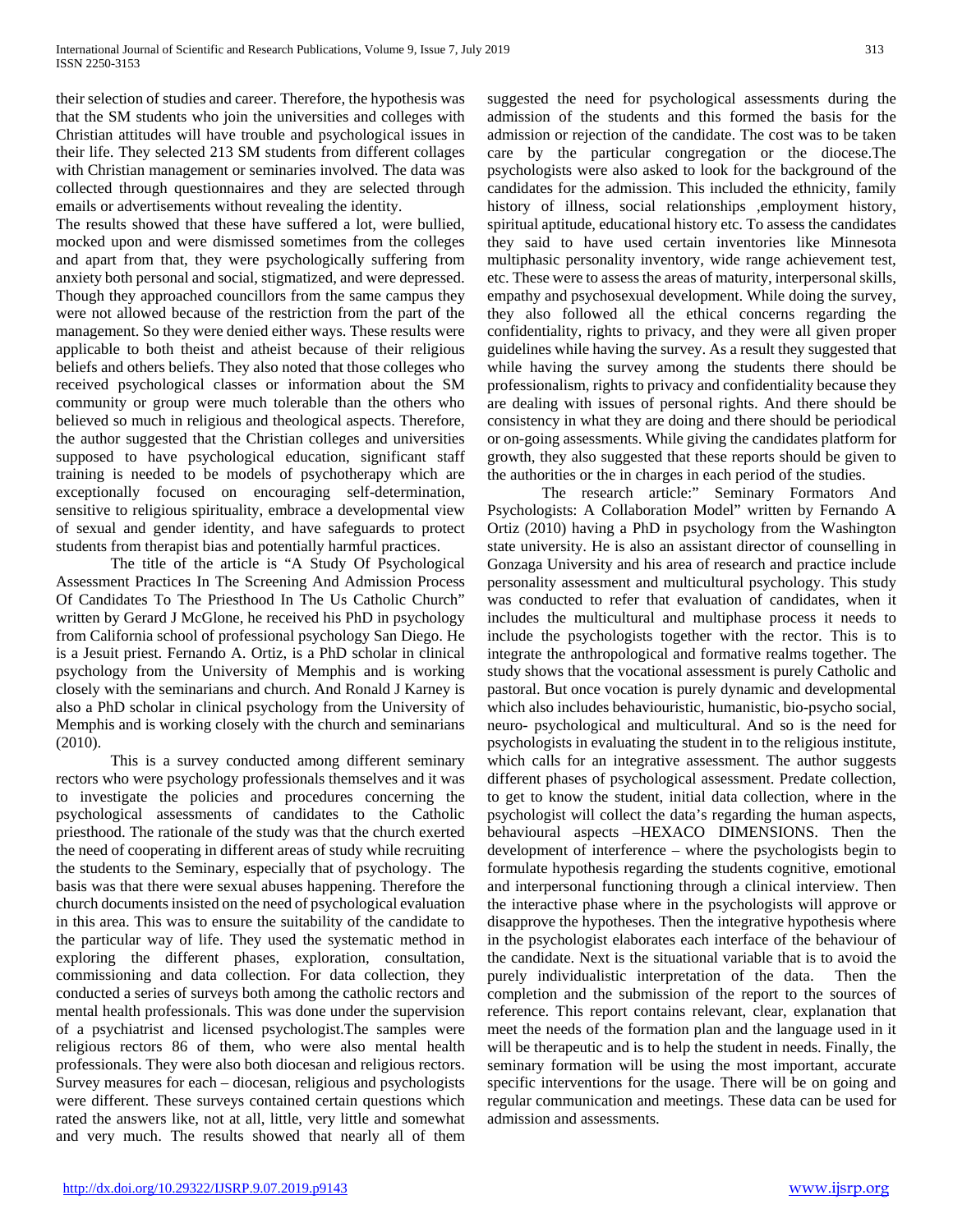# III. METHOD

# **Research question**

 What are the experiences of the seminarians that determine the following?

- 1. Their choice to remain in the seminary life
- 2. Their choice of and ability to cope with seminary life
- 3. Their general well being
- 4. Their attitude towards others in the seminary

## **Paradigms**

 This research is based on the lived experiences and the choice they – the seminary students make in their life. As research tool, **Phenomenology** (Croswell, John, 2007, 159-164) is based on the academic disciplines of philosophy and psychology and has become a widely accepted method for describing human experiences. It's a qualitative research method to describe how the human being experiences a certain phenomenon or life experience. It is beyond any biased feelings and preconceived ideas about human experiences, feelings and responses to a certain question. It allows the researcher to delve into the feelings, experience and perspective of the person who actually lived in a particular situation. Therefore, this method uses in-depth qualitative interview or direct investigation. When we consider the Phenomenological Analysis in research, we need to look into four aspects in order to analyse and represent the data. And they are the phenomenology that is to talk about the detailed experience of the participants personal world, which includes the description (drawing of meaning) of the personal details, events in life, through an interpretative process.

 The next one is the grounded theory, similar to phenomenology, which uses detailed procedure for analysis. It provides a coding system that builds a story that makes the connection. These are different methods of interviews which will be coded and encoded to make meaning out of the session. With the help of this theory the researcher generates the proposition or the hypothesis.

 The next is the ethnographic analysis and representation that is to study certain culture group. The ethnography and the chronological order will give the researcher more details. In this there are three aspects, description of the data, analysis and interpretation. The researcher with the help of the data collected makes inferences regarding the group of particular people.

 And finally, case study analysis and representation that is as in ethnography, the particular situation is considered to study in detail and then analyse the data. The analysis is done in detail. Thus using these steps the data collection and analysis becomes easier and accurate.

# **Settings**

 The background of the settings for the interview study is the seminary. Seminary is where the students join to become priest and have their studies. Here they live together for some time. I have interviewed them from a closed room and have the sessions recorded with due permission. There were no obstacles they were free to speak to me.

#### **Population and participants**

 Population is the seminary students who are doing their studies in philosophy and theology. They are boys aged from 16 to 20. The data is collected from 10 students. I also spoke to five Rectors so as to get more details regarding the study pattern and the ambience where these students are in.

## **Data sources and collection process**

 Data is collected through in- depth interview in which is used and prepared questions and followed by questions according to the situation. The interview will be recorded. The interview is meant to be one to one and will be conducted in an enclosed area. For more data and for validity of the data the superiors, rectors or the mistresses will be interviewed.

## **Data analysis strategy**

 For the analysis of the data the thematic analysis approach is used .Thematic analysis according to Virgina Braun and Victoria Clarke (2006) is a rarely used and less acknowledged but is the widely used method for analysis for the qualitative research. One of the benefits of thematic analysis is its flexibility. Qualitative analytic methods can be divided into two that this is in a particular theoretical position and secondly this is based on theories that are independent and based on epistemology. And it provides theoretical freedom; thematic analysis provides a flexible and useful research tool, which can potentially provide a rich and detailed, yet complex account of data. Thus thematic analysis is a method for identifying, analysing, and reporting patterns (themes) within data. It minimally organises and describes your data set in (rich) detail. However, it also often goes further than this, and interprets various aspects of the research topic. The range of different possible thematic analyses will further be highlighted in relation to a number of decisions regarding it as a method. It is different from analytic method. It is a method used to report reality and meaning from the interviewee, it can be constructionist, it draws meaning from the experiences of the person.

#### **Ethics**

 All ethical considerations will be met – that of the agency where the interview is conducted and of the college from where I go for the interview. The permission will be sought in writing and the participant's permission will be taken in writing. The data collected will be confidential and is used only for the purpose of research.

#### IV. FINDINGS

 Another word for Seminary is formation house. Therefore, in the seminary the students are formed to become priests or ministers of the Church, which is a system in the Christian religion. This system is managed by a hierarchical order which is formed within the system itself. The leaders are formed within the system itself. Thus a student to be a priest joins at the age of 16 or above. Then onwards the student who is called formees goes through certain studies of the church for about ten years or even more. Many students join with eagerness and interest but leave immediately after joining or after a few years. The teaching in the seminary is very systematic and is based on the biblical principles and certain secular aspects. But still, the students find it difficult to adjust or to continue within the system due to certain reason or because of lack of interest.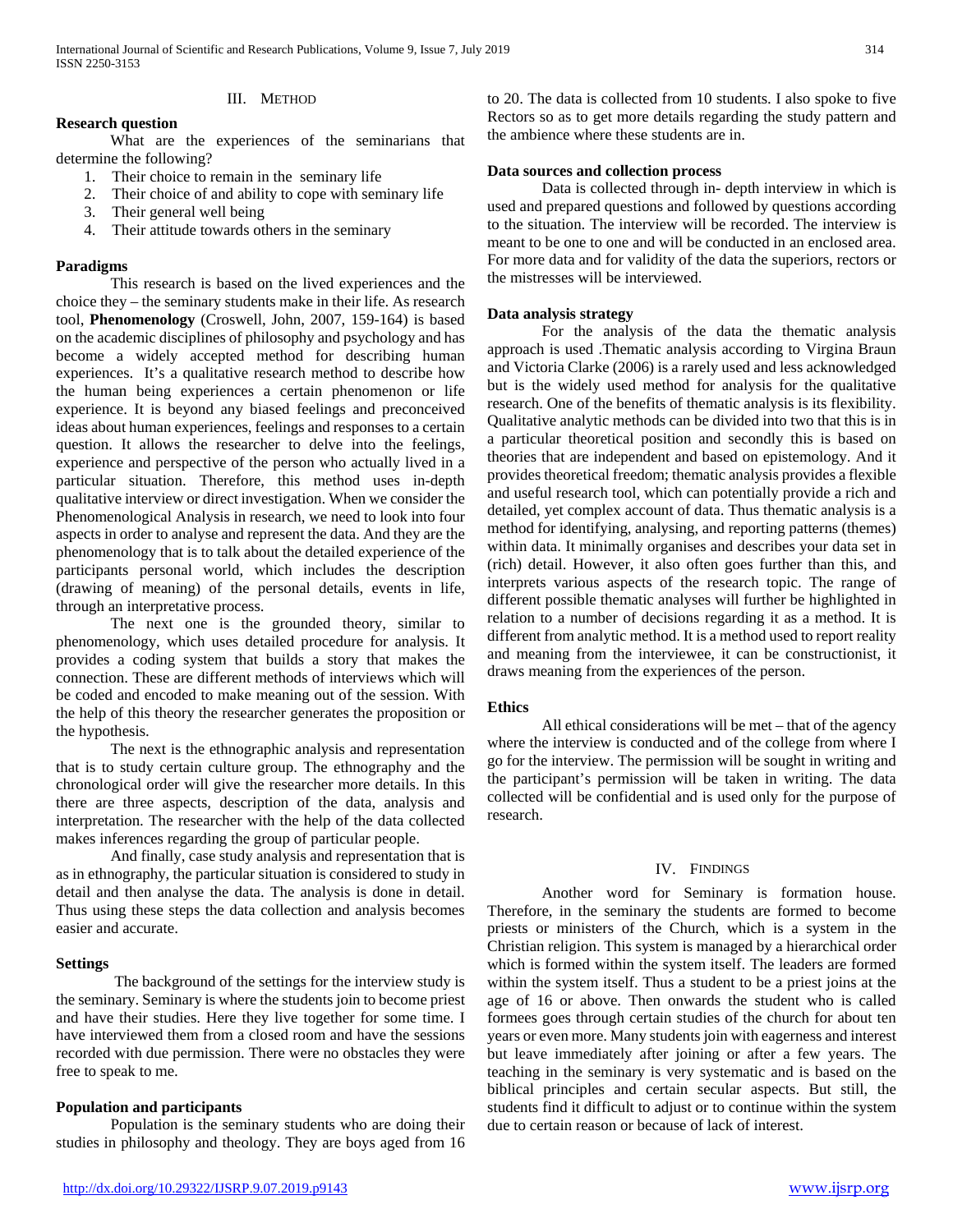This research "A Phenomenological study of the Experiences of the Formees during the first few years of Formation" is an attempt to find out what are reasons for the students to join the seminary at a very younger age and what makes them remain while so many others leave and what s their coping mechanism while they have a lot of studies based on the scripture, philosophy and theology which are supposed to give them enough knowledge and understanding about the life they have chosen.

# **The participants**

 10 brothers (boys), students from five different seminaries were interviewed in the process of collecting the data. They are aged between 16 to 25. They are students of degree, philosophy or theology. They have not made the final commitment to the congregation. They are from different backgrounds, from different States of India speaking different languages. By now they will have lived five to seven years in the seminary under formation. They will have travelled and lived in several places. Therefore they are with rich experiences and knowledge. Some of them have left one seminary to join another seminary. Some of them have joined after some years of working outside. I also have interviewed some superiors for better understanding. I also have spoken to a few people who have already left the seminary and are into life of marriage.

# **Method of data collection and analysis**

 In the study, the phenomenological paradigm (Clarke Moustakas, 1994) for the interview and the data collection is used. It's a 20th century philosophical movement based on the work of the philosopher Edmund Husserl. As research tool, phenomenology is based on the academic disciplines of philosophy and psychology and has become a widely accepted method for describing human experiences. It's a qualitative research method to describe how the human being experiences a certain phenomenon or life experience. It is beyond or doesn't hold any biased feelings and preconceived ideas about human experiences, feelings and responses to a certain question. It allows the researcher to delve into the feelings, experience and perspective of the person, who actually lives in a particular situation. Therefore, this method uses in-depth qualitative interview or direct investigation and I have also used the same indepth interview of 10 participants. I have interviewed the participants, have studied their perspectives and have done the thematic analysis.

 For the analysis of the data the thematic analysis approach prescribed by Braun and Clarke (2016) is used. After the collection of the data, through interview and recording, it is Tran -scripted. Then the data will be read completely – in an unbiased manner. Browse through the data, make notes and re read. Using the notes made while reading code them or label them according to different content, section or relevance. Then do the conceptualisation based on the questions and the hypothesis. Then bring them together put them under categories or themes after defining each headings proper. (Moira Maguire & Brid Delahunt, 2017) Special consideration a Blind Coder was used to verify the coding for thematic analysis.

# **Participant summary**

| <b>Name</b>          | Age | <b>Level</b><br>in<br>which<br>the<br>participant<br>is | <b>Remarks</b>                                                                       |
|----------------------|-----|---------------------------------------------------------|--------------------------------------------------------------------------------------|
| Participant A        | 23  | Completed<br>Philosophy                                 | Has taken a<br>break<br>for<br>other secular<br>studies.                             |
| Participant B        | 22  | <b>Studying</b><br>Philosophy                           |                                                                                      |
| Participant C        | 22  | Completed<br>Philosophy                                 | He joined the<br>seminary<br>because<br>of<br>pressure<br>from home                  |
| Participant D        | 25  | Completed<br>Philosophy                                 | Doing<br>some<br>secular<br>studies.                                                 |
| Participant E        | 23  | Doing<br>theology                                       |                                                                                      |
| Participant F        | 22  | Completed<br>Philosophy                                 |                                                                                      |
| Participant G        | 25  | doing<br>Philosophy                                     | Came out of<br>one<br>Seminary<br>joined<br>and<br>another                           |
| Participant H        | 23  | Doing<br>Theology                                       |                                                                                      |
| Participant I        | 23  | Doing<br>Philosophy                                     |                                                                                      |
| <b>Participant J</b> | 24  | <b>Completed</b><br><b>Philosophy</b>                   | Came out of<br>one<br><b>Seminary</b><br>and<br>is<br>planning<br>to<br>join another |

 In the research three major themes evolved from the analysis. The study sought to understand what the experiences of the seminarians are in the early stages of the formation. This is not a criticism of the church but an inquiry into the realities and its relation with the actual happenings in the seminary. The themes that emerged are related to the structure which is rigid in the seminary, the strict hierarchy and the meaningless emphasis on the Biblical meanings to the formation.

# **The unfulfilled promise and disillusionment**

 What is the reason why so many are joining and then leaving the seminary is a question asked by many. They also ask why a lot of scandals are in the church now and within the system, in spite of long time of formation – mostly spiritual. This was the idea long back but today the system has changed, people have changed. People have made immense technological progress, which actually generate the feeling of self-realisation and has helped the person to realise the need for healthy and wealthy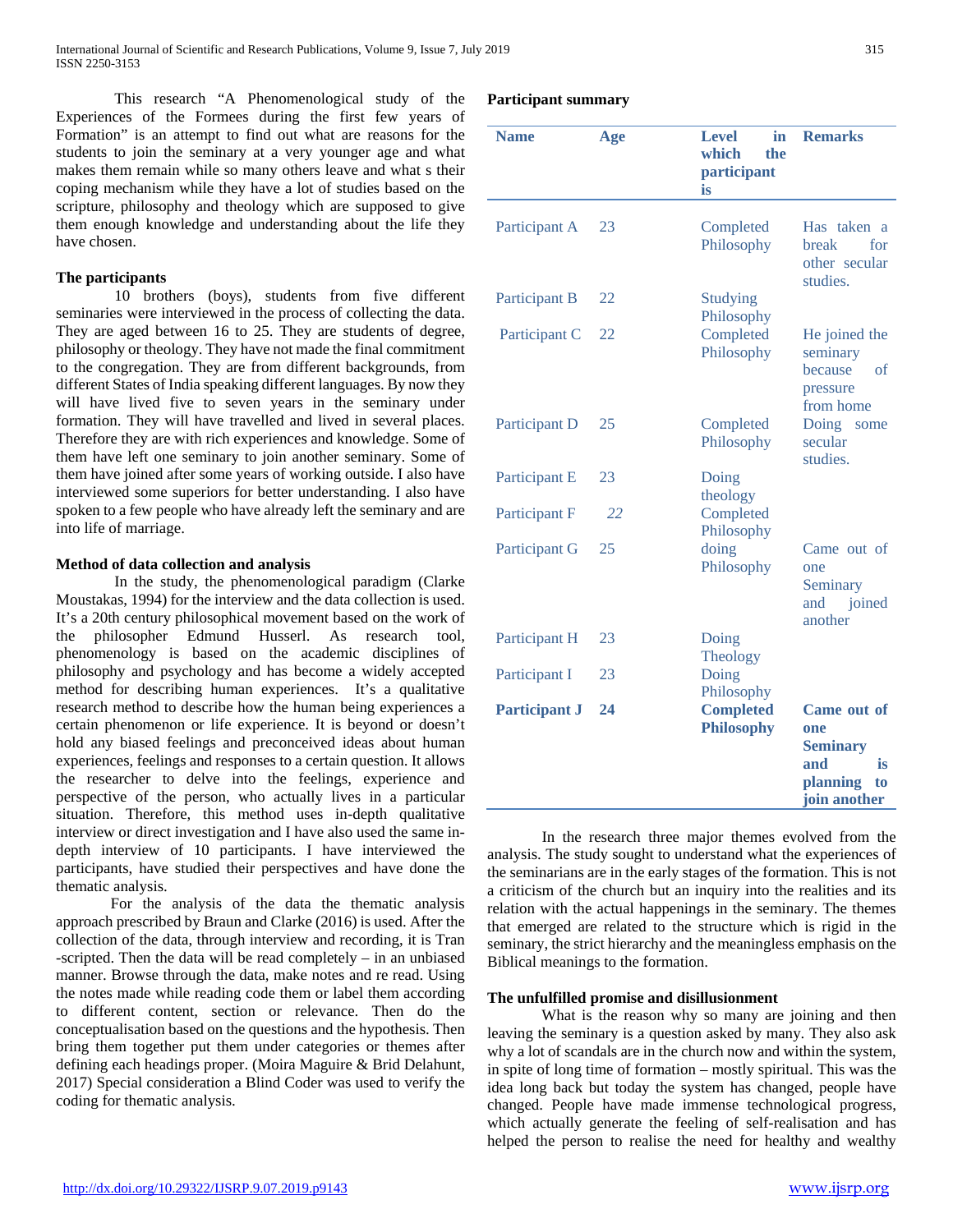living, free thinking, and freedom in all strata of life. This is the idea which actually is against the old culture, morality and thinking within confines of seminary. After the student becomes a priest, his role in the society is to be expert in the ritual part of the religion and lead the faithful into religious activities. Later on he begins to manipulate the powers and begins using his powers for healing, witchcrafts etc. In the Middle East he was an incarnation of God. Thus he occupied a major role in the society somewhere near to the king. In the ancient Greece and Rome there was a clear the hierarchy among the Priests. Then came the Judaistic religion from which originated priesthood of family succession. Then came Christianity with its hierarchy system. In the Vedic system the role of the priests were not different. Today we have the socalled priestly system in every religion after a long time of changes and reformation. (Encyclopaedia Britannica.2011).

 Erik Erikson, (Saul McLeod, 2018) in his theory of Psycho Social Development, maintained that personality develops in a predetermined order through eight stages of psychosocial development from infancy to adulthood. During each stage, the person experiences a psychosocial crisis which could have a positive or negative outcome for personality development. According to him, the crises a person experience at these stages are psycho social in nature. And successful completion of each stage results in acquiring a virtue which according to him makes person a healthy personality. Whereas, failure to achieve this virtue will result in making the person less successful and can lead a person to an unhealthy personality. However the virtues that are lost at a period of time can be achieved at a later period of time.

The life of a seminarian can be compared to the stage of development; each stages of development can be a step of formation that a person goes through in the Seminary, for 10 to15 years. In the stages of formation a student is expected to acquire certain virtues based on the Christian principles and the orientation of the particular congregation he is going to be part of. As Erikson explained, a successful formation can result in forming the person in a better manner. And a not so a successful formation can lead the person to be a failure in life, which will lead the person to leave the congregation.

 The seminary formation is to teach the students to learn the religious practices normally. And thus, there came the hierarchy to teach the students. The in charges, the superiors, and the mentors who were, most of the times, from different area of life and having different backgrounds. Some were rude while some were very gentle and encouraging. But basically the idea remains the same that the students are to be taught from the beginning itself, about what they are going to become in the future. The formees who are coming to join the seminary are at the infancy level but having some kind of ideas they have learned listening to the sermons, or listening to the priests and sisters, having studied in the Christian schools and colleges, having attended retreats. Thus well motivated, they are offered to God by the parents. They may also have joined with the intention of studying further, due to poverty at home. Today, they have no idea what is happening inside because seminary life is something quite different from all other kinds of life.

 The interviewees were of the opinion with regard to their experiences in the seminary that certain priests and sisters are living a very holy way of life and very much accepted in the society because they work for the people selflessly. They are

respected and remembered by the people. This, they said remains in their mind when they were students and they always keep these as their role models. But the fact is that they don't know what is happening within the confines of the seminary or the monastery they live. So the students said they joined to be seen by others, to become like their heroes in mind. This of course is a very noble intention. One of them said that when he saw a new priest in his village for preaching he was attracted to the particular priest and so wanted to become like him in his style of preaching wanted to help people like him. While another one was of the opinion that he too had the same experience as the previous one that he had attended a retreat by a certain priest and was really influenced by him. There he had the desire to imitate his healing ministry and wanted to become a preacher. Another one said that he was so much familiar with the kind of certain congregation that he joined which did well among the people so many good works. He too was drawn to this way of living aiming at the same high ideal .most of them said the same thing.

 They were also talking about the recruiting, as to how they were recruited and what they were told in the beginning and how things looked different in their experience later.

 P.A: In my parish there used to come a father with nice hairstyle and look, he used to preach well and I was fascinated by his style. (Interviewed on 2<sup>nd</sup> April, 2019)

 P.B: From childhood onward I used to see my father working with the sister's school, so I am so much used to be with the fathers and sisters. (Interviewed on 24<sup>th</sup> march 2019)

 P.G: since our community is a minority and we don't have any one, priests talking our language I left the congregation and joined the diocese.(interviewed on 23rd march 2019) The other scholars have given their views as well:

 "Bill sees his work as more than simply getting students to the Seminary," says Dr. David R. Schmitt, the Gregg H. Benidt Memorial Professor of Homiletics and Literature. "His work is actually supporting the Seminary in preparing people for mission and ministry in the Church and world."(Melannie Ave 2015)

 This is what supposed to be the way they are to be recruited. A seminary is a school in which priests are trained. A priest is the representative of Christ among men: his mission is to carry on Christ's work for the salvation of souls; in Christ's name and by His power, he teaches men what they ought to believe and what they ought to do: he forgives sins, and offers in sacrifice the Body and Blood of Christ. He is another Christ (sacerdos alter Christus). His training, therefore, must be in harmony with this high office and consequently different in many ways from the preparation for secular professions. He must possess not only a liberal education, but also professional knowledge, and moreover, like an army or navy officer, he needs to acquire the manners and personal habits becoming his calling. To teach candidates for the priesthood what a priest ought to know and to make them what a priest ought to be is the purpose of seminary education; to this twofold end everything in the form of studies and discipline must be directed.(Vieban A,2019)

 This is actually what should happen and what they should have in mind while they recruit someone to the seminary. One person enters into a life completely different from that of the family life and into a new set up and in company with new, unknown people. There they experience the hierarchy, the different languages, places, and types of people with different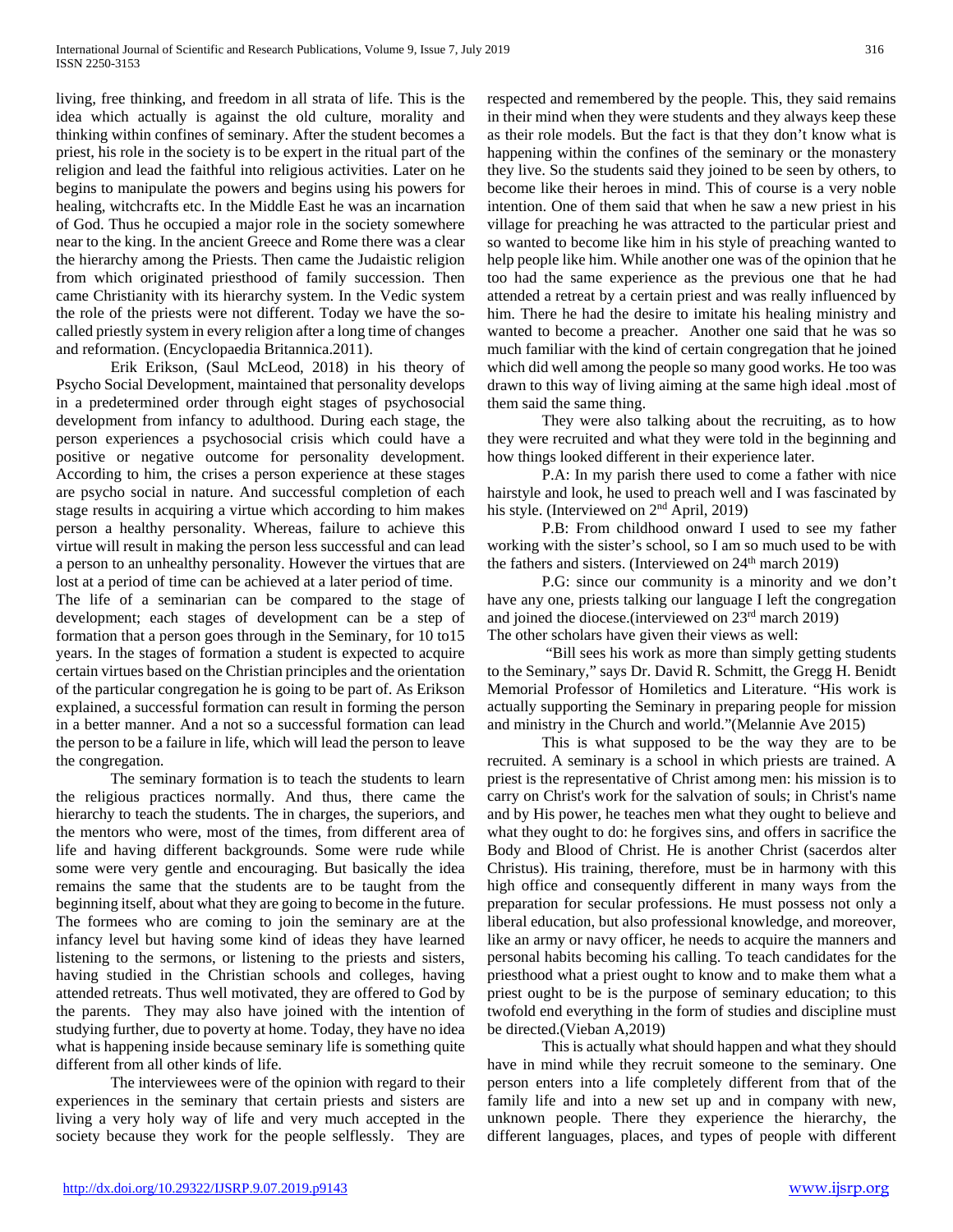temperaments and of different age. This is actually a difficult situation for a new comer. And so he should be informed properly what he is into and who he is living with. He is into new different timetable which they didn't experience at home, they are into different work which some of the students may not have even experienced, they are into new studies, new language- as they have to study different languages. So there should be a family atmosphere where they can adjust until they are ready to face with maturity that these are part of the system they are into and they have to uphold. For this they need proper guidance, accompaniment and care.

 While interviewing them they were of the opinion that they experienced the same kind of life they have heard of in the 6th century that is a very rigorous life which of course was the fashion then. Now, they said they are in the 21st century and so they wanted some kind of change. One of them said he expected a very loving atmosphere because that was what was told to him and then he had to live with lot of different people which gave him a very negative idea about the seminary life altogether. He said he expected some love, care and concern from the authorities. But it was not there. While another brother said that he had to literally fight with different language people as there were already biased on the basis of language and caste. This made him feel bad and even wanted to leave the seminary.

 But against all this there were some other opinions as well that they joined because of the issues at home like poverty, sickness, and that they were offered to God from the early age, itself so that they were obliged to join against their will and wish. While, yet another said that he wanted to reform his community which is a minority in that area and that they are illiterate. So that he wanted to reform, to teach them about Christianity and about the other aspects of living outside their own world.

 P.H: we are from a poor area in the north, I experienced a lot of poverty and I wanted to live a better life. (Interviewed on  $8<sup>th</sup>$  April 2019)

 P.J: we are a convert family and my father is very much involved with the sisters and fathers and I joined the seminary after a long time of thinking and prayer. I feel obliged to my life for god. (Interviewed on 30<sup>th</sup> march 2019)

 These students joined the seminary from different background, with different expectations and because of different reasons. The basic fact they expressed was that they had the call of God, they wanted to become priests, and they also wanted to serve God and others. These students came to the seminary with these various ideas and expectations. When they see that most of the things are different from what they had expected they tend to go back. All the interviewees said that when they joined there were like 18 to 25 but after three or four years, there are only two or three students remaining. The main reason they said what made those who left was the insufficiency, inadequate love and care or personal respect according to the age that they had expected. At home they said, they experienced more love and affection than in the seminary. Lack of the attention and care from the part of the authorities made them feel unwanted.

 So what they were saying was that there needs some kind of changes from the " $6<sup>th</sup>$  to the 21<sup>st</sup> century, when people are looked up as they are and are given freedom with respect and responsibility. This they said will make the person and the community a heaven. These are the students who are going to be priests in the future and in whom they are going to invest. You reap the fruit of what you sow, in with time, energy, good qualities, education and care. Therefore, if they experience the affection in the beginning of the formation and throughout the formation, then they can be formed well for the future. They can become good formators later on. They can lead the church or the parish or the institute where they are appointed. These are the human resources for the future. Therefore, it is the duty of the authorities to form them properly so that the students will believe what they only have heard about before they came in and they will feel that they are in the right place. On the other hand, if we don't create such an environment for growth then they are going to leave the seminary or they are going to be misled and frustrated. Thus they might distract themselves from the church and they might even talk against the church. As one said in the interview that, I won't bring anyone to the congregation nor will I go for vocation camp because they should not be deceived by my words. They are free to join but first let them see and believe and then make a decision.

 P.A:- difficulties were there in the seminary. (Interviewed on 2 April 2019.)

 P.B:- they (superiors) should understand where the person is from and what is his desire and interest. (On 24th march 2019)

 P.C:- they should respect the individual decision and should be open. (On 24th march 2019)

 P.G:- it is 21st century and not 6th century. (On 23rd march 2019)

# **Strict Hierarchy**

 "Most of the priests of my generation are undoubtedly good men, unsullied in their personal life. I hope they will speak loudly from the heart about this crisis and how it must be solved. I think they know what must be done — assuming the Church has the collective will — to absolutely prevent sexual abuse in the church and to vow that never again will becoming a priest end in tragedy for men like my friend Andy."(John Dinges, 2018)

 These are words of a journalist, who also was a seminarian once and, whose friend was a priest for some years then left and got married. This person later on committed suicide because of complaint of what he had done in his ministerial life – child abuse. He goes on to say, to some extent, it may be a matter of wilful blindness. At a College, which had a dormitory exclusively for seminarians, I was confronted with the reality of gay priests comprising a small but significant portion of the faculty. Yet in our seminaries counselling sessions there were warnings only about avoiding intimate relationship with women.

 These facts I think, in connection with what is happening in the church today, to the priests and the religious as a whole, contribute to the lack of proper seminary formation as most of my interviewees stated. They said if only they behaved with us as they told us when we were recruited or if only they had looked at us as feeble and weak human beings.

 That is to say, that these when they join at a very young age of sixteen don't know probably what they are into. If one takes the theory of Erik Erickson devoid of the fact of life span, then the student who joins the seminary in the infancy stage and they are in the so called developmental stage in each step of their formation. It is in this 'each stage' that they learn to accept life, to live with many who are like them or more than them, the seniors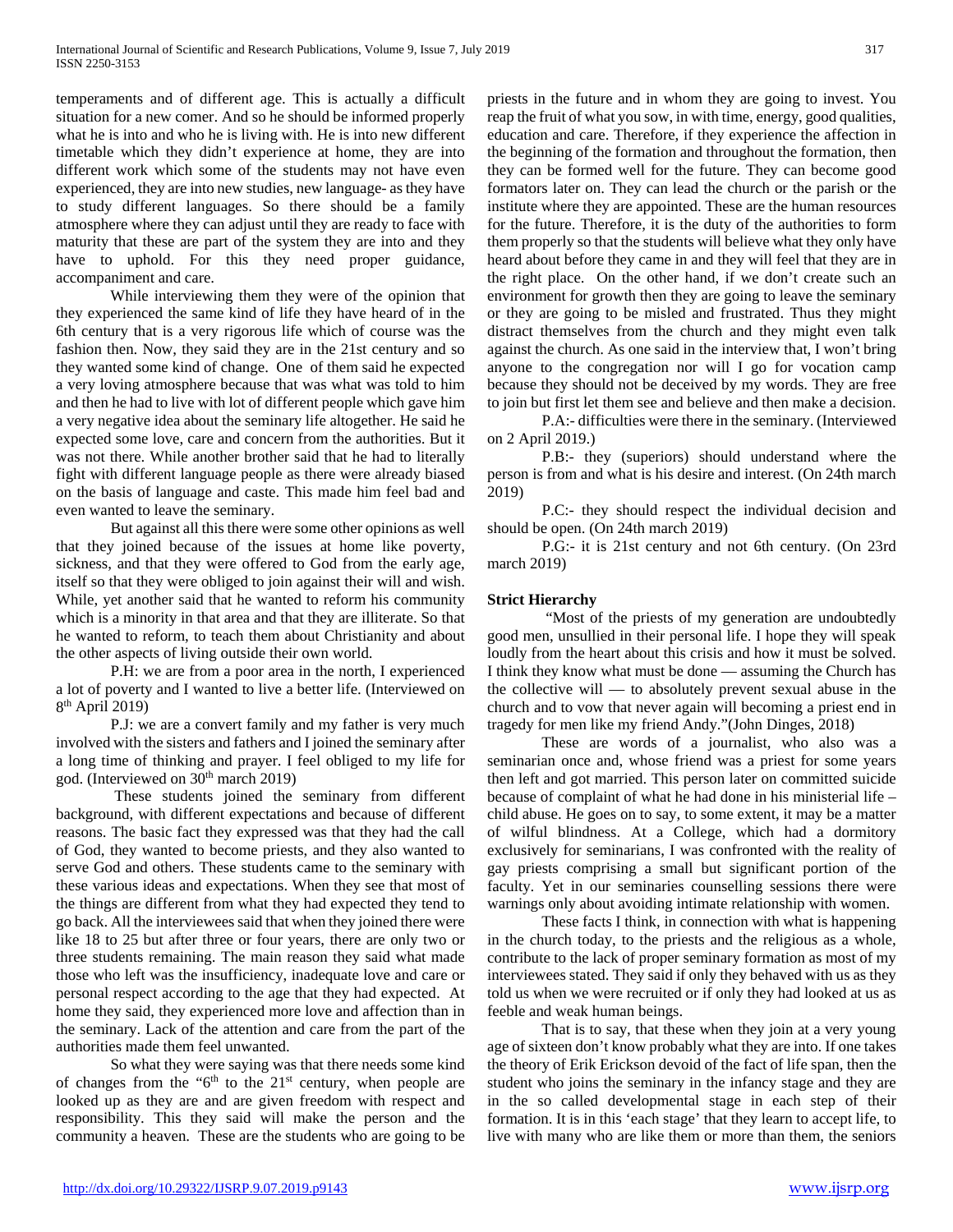and juniors and the superiors. That is why this stage is called the stage of formation and once they become priests this term is not used anywhere.

 Most of whom I interviewed said the moment they joined the seminary they lost the contact with parents, friends and all of a sudden they had to get into contact with another set of people who are completely new. Each of them had different painful experiences in the beginning and they said when they joined there were new people from different areas and they seemed showing partiality from the formators. Another said he had to learn a new language to compete with the others and he felt the authorities showed discrimination because he was from a poor background of life and he felt like challenging them for debate face to face. While another said he experienced very difficult situation altogether that there were partiality in food, room facilities and they were not even allowed to use fan in summer and so he had to keep himself aloof from all the others. He also said that the superiors showed no mercy but insisted on the rules and regulations to the minutest point and he added that this was the reason why many of his batch mates left. There was no empathy from the part of the superiors. He said that the brothers even named some of the masters and superiors 'Hitler'.

 P.A: I used to be working with the political parties in the school days so I used to be little rebel in the seminary when things didn't go well with me. (2nd April)

 P.D: the superiors should have certain human values and they should not be judge before they listen. (2nd march)

 Most of them said their basic needs were not met which included food, no proper sleep hours and self-care. Thus they said if there was equality formation in terms of recognition everyone would be happy. One of them said that he was already from a low income family and he experienced lot of poverty in the family. When he joined the seminary, the situation was not different, that they gave him limited food and he, like others was pressed hard in every basic need.

 There were also other different opinions that the superiors needs to spend time with the students and they are to treat the students with the same respect and empathy. Lack of family atmosphere, from which the students were coming, makes the students feel discouraged, tired and lost. Slowly they tend to do things that are not permitted, like stealing food items, watching pornography, spend more time when they are sent out on a picnic or walking and make friendship with outsiders. They also used to get out in the night without permission for which they would be punished of caught by chance.

 While something interesting I found, different from all the others, is that some found happiness when the superiors gave them freedom, freedom to speak, to play to enjoy, though in a limited manner. And in such a situation they found happiness. They had meetings like common gatherings when they discussed about any issues how they should behave in the seminary. This gave them more understanding and they said it helped them to open up their mind and to be free of inner conflicts.

 They said their coping system in times of difficulty was to speak to the person directly, to go for games where they expressed their anger and distress. They also said prayer and meditation, spiritual direction also helped them.

P.A:- difference in formators and friends (2nd April 2019)

P. G:- human attitude is important, there were lot of partiality by the superiors.(23rd march 2019)

P.E :- I experienced situation with lot of difficulty we even called the superiors by names – e.g. Hitler. (On 6th April 2019)

# **Biblical meaning contrasted with humanness**

 The decree of the Council of Trent imposes on every bishop the duty of having a seminary, that is, a school exclusively destined to prepare candidates for the priesthood. It says that the student should receive all the necessary education, ecclesiastical training, secular training and theological training which are most necessary for the formation. The student whether under a formater or living alone shall be under some rector for some time in the middle of the studies so as not to forget what he is called to be or into what he is formed to. The student must strictly observe the rules, regulations and timetable of the particular seminary even while in the college or university. The church demands that from each student. (The Catholic Encyclopaedia)

 This is the basic decree by which formation is conducted but it differs from place to place and congregation to congregation. This is mostly based on the biblical aspects and the amendments happening in the governance of different congregation from time to time. Some of the students whom I interviewed said that the formation should be based on the biblical principles of love and care. Most of them said when they joined the intention was to follow Jesus. Some they said they found the preaching of the some of the priests very good and appealing and so they joined. Now if we bring together all these arguments we find that bible is the basis of the formation and the principles in the Bible are what is taught. The students said there were difficulties in life when they began their life in the seminary they were reminded of the call they received and so used to pray so hard that it gave them energy and power. When that didn't seem working they went for spiritual direction and they were just advised to read bible to find happiness and joy. But that was only for a while and thus most of them ended up in prohibited activities like making friends with girls whom they met in the school or colleges, watching pornographic videos and slipping out in the night for some enjoyment. Some said they smoked; they were into reading pornographic books and masturbating. They said some of these students remained while most of them left. The spiritual talks were mainly focused on bible and biblical aspects of life. Thus it didn't give them much of a personal touch which they really yearned for at that moment. Thus most of the time it was boring but they had to attend such session because it was compulsory for them.

 I had a chance to interview three brothers who once left the seminary to join other congregation. They said they left because they didn't find the previous seminary better and so they searched for better one. Now when I asked further about what was their experience at home they said it was very sad and different. Because the moment when others heard that these have left the seminary it was a shock to their parents and relatives and they felt shame. Because they said, to enter the seminary was the call of god and it brings blessings to home. One of them said when he joined the seminary he was very poor, his parents were working as coolie, now after he joined the seminary his family became very rich, his father quite the habit of drinking and they built a new house. When they left the seminary they were given a tag of 'seminary jumper' or the cursed , or they all were afraid that the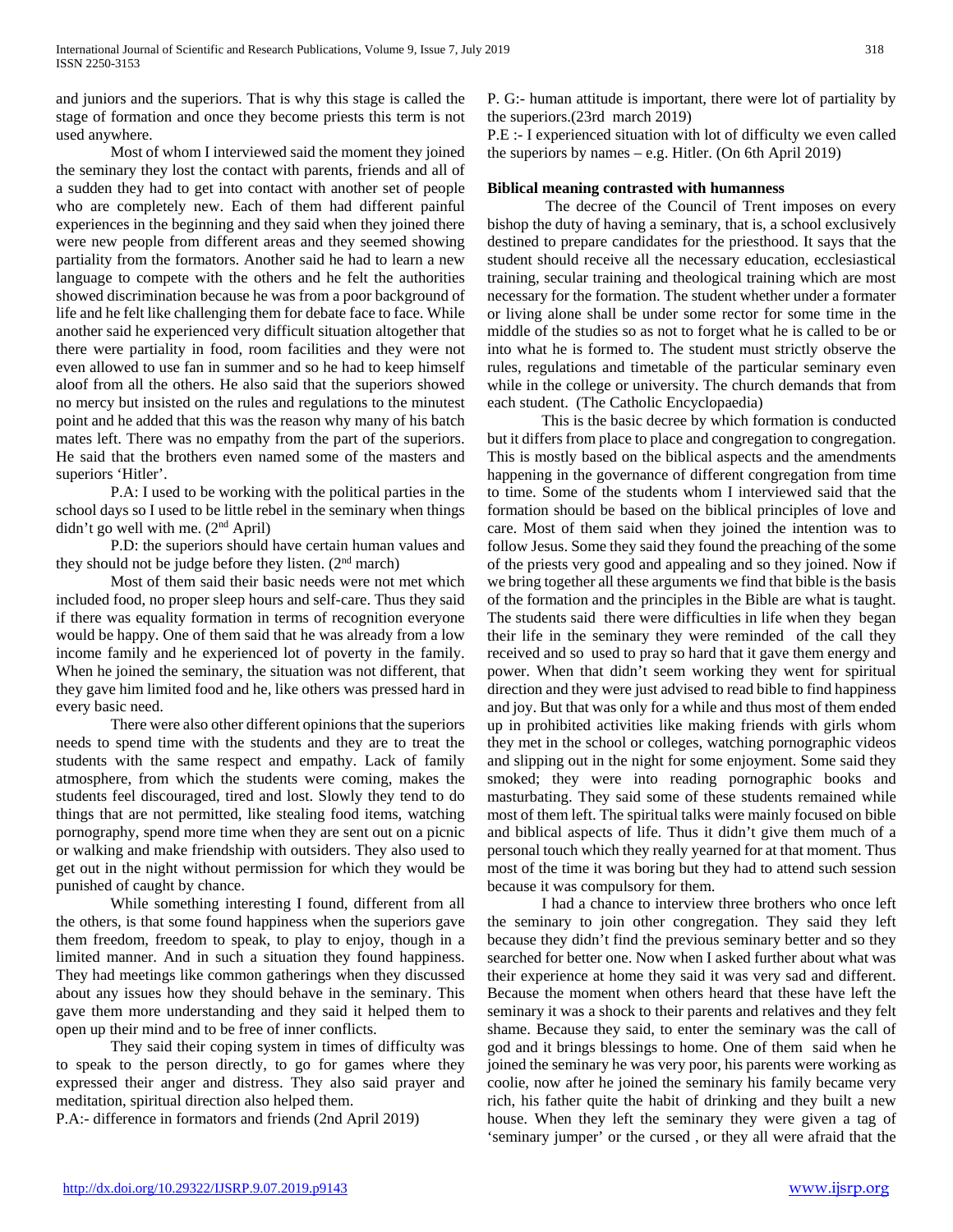neighbours would mock them for having a son who didn't bring blessing upon them or that he blocked the blessings from the god. These kinds of details are in the bible very much,

 "And now, you priests, this warning is for you. If you do not listen, and if you do not resolve to honour my name," says the Lord Almighty, "I will send a curse on you, and I will curse your blessings. Yes, I have already cursed them, because you have not resolved to honour me. "Because of you I will rebuke your descendants (Malachi, 2:1-3).

 These are the words from the Bible and these kinds are explained and misspelt at different occasions and so when anyone leaves the seminary. And according to a recent study the identity of a priest and a monk is identified with that of Christ which levies a lot of stress on the candidates and would be priests. Thus the goal of formation is to make the person like that of Christ.

 Therefore there is a blessing if you continue to remain in the seminary and if you leave there is the curse. One of them said it was really distressing to see their friends leaving and to hear scandalous news in the TV and newspaper. It was shameful to leave and to face the people due to the latest scandals in the Church. This, the fear of curse and happiness of blessings to a certain extent made them remain inside the seminary in spite of any difficulties.

 In 2015 there was a study conducted by Igor J. Pietkiewicz in Poland on ten former priests regarding their decision to leave priesthood and how they felt afterward. The study said he interviewed ten former priests and they said to have experienced needs and aspirations conflicting with their social role and the expectations by others in the society. They found the decisions they made and the life afterward very frustrating and stressful because of social stigma, fear of breaking community norms, and a kind of disbelief in them to cope with the life outside and they all found to be seeking help from counselling.

 In the present study most of them said the teachings were of mostly biblical and less secular studies. Few of them said since they had sister siblings they never had any unwanted sexual feelings because they are familiar with girls. While I also heard few others say they are afraid to face the girls because they don't know how to talk to them and behave with them. When they informed about the difficulty in controlling the sexual passions the spiritual directors advised them to keep away from girls and women so that they won't have such feelings. They were of the opinion that it was the curiosity from the part of their friends' regarding sex and money that caused them to leave or that they are sent out. Most of who were sent out had illegal relationships with girls whom they contacted outside the seminary.

 They were having such an idea or opinion that if they all were sent to co-education or if they were given such awareness and freedom to mingle with girls then they would not have left. They said since they had less sexual education and psycho social awareness they didn't know how to speak, how to mingle, and how to behave with others even with same sex. Today we hear a lot of homosexuality within the boundaries of seminary walls.

 The students' altogether said if only they had proper studies and information then they would be happy. They said some of them since they had community meetings in which they shared issues of this kind they were helped by others and that since they are given freedom – freedom with responsibility- and awareness they were able to manage their life well and they are happy today. And they added they experienced less drop outs from the seminary where they lived.

 P.C:- after I joined my father quit the habit of drinking, we got nice house and we became wealthy.(24th march 2019)

 P. H :- we are afraid to go back we are public figures and we are meant to be praying for others.(on 8th April 2019)

 P. J:- my family and I believe that god chose me. (30th march 2019)

 P.C :- I got a vision from the retreat place and I enquired to the priest and he said I was called by god (24th march 2019)

 From the articles (Fr. Earl K. Fernandez, S.T.D., 2015) I have reviewed, there were some articles that spoke about gay sexuality, the seminarian's attitude towards the other students with them. It said that there were a lot of gay priests and some others who didn't care about the lay people or cared less about the lay people. The so called priest students had a kind of idea that they are near to god and that they are intermediaries of god to men and that they are high in the society because of their status. The reason for this, according to the author was that, these attitudes were mostly because of the lack of proper formation from the beginning itself i.e. Formation on psycho –social education.

 In 2019 in the month of February the leaders of the church from all over the world joined at Vatican at the synod to talk about the sexual abuses that were happenings in the church, the meeting was convened by the Pope himself. They talked about child abuse, gay sex, pornography and other sexual problems among the clergy and the students in general. They also convicted some priests and they were dismissed from the offices. They also met the abused victims. The committee said that they would make a committee to study the matter and take necessary step to stop these sorts of scandals in the church. And the pope asked pardon to all the victims. (Common weal magazine 2019)

 Rulla,L.M(1986) in his study explains, the identity of the priest is defined in his relationship with Christ .to become Christ like the priest in the throughout his life, especially in the period of formation goes through lot of studies which will prepare him to develop a profound identification with Jesus Christ. Thus, the role of priestly formation is to help to prepare to be like Christ in mind and body. The priest is also working for and with the people. Therefore, he should be trained in human aspects as well. For that he needs commitment to his vocation and knowledge of human being with whom he is working with. Human beings are fallible but can be trained and formed. There is a struggle in the life of priest as well. There can be lack of capacity and desire towards his vocation and it is at this situation he tends to fall away. As a result there can be reduced desire to spiritual activities, lack of enthusiasm, frustration, workload, ambiguity in living priestly celibacy, and other environmental factors. Therefore the role of the psychology is to make the person aware of his own ambiguities and problems with regard to the particular way of life. If the problems persists that can cause issues. Here the role of a good formater becomes important. The formater without losing the values of the church teachings needs to walk with the candidate. The formater needs to make oneself aware of the life per se. thus, helping the candidate by using pedagogical methods, formative methods, guiding personally and encouraging without biases. All this will help the candidate to cope up with situations and live responsibly. Thus the formation becomes healthy and meaningful and productive.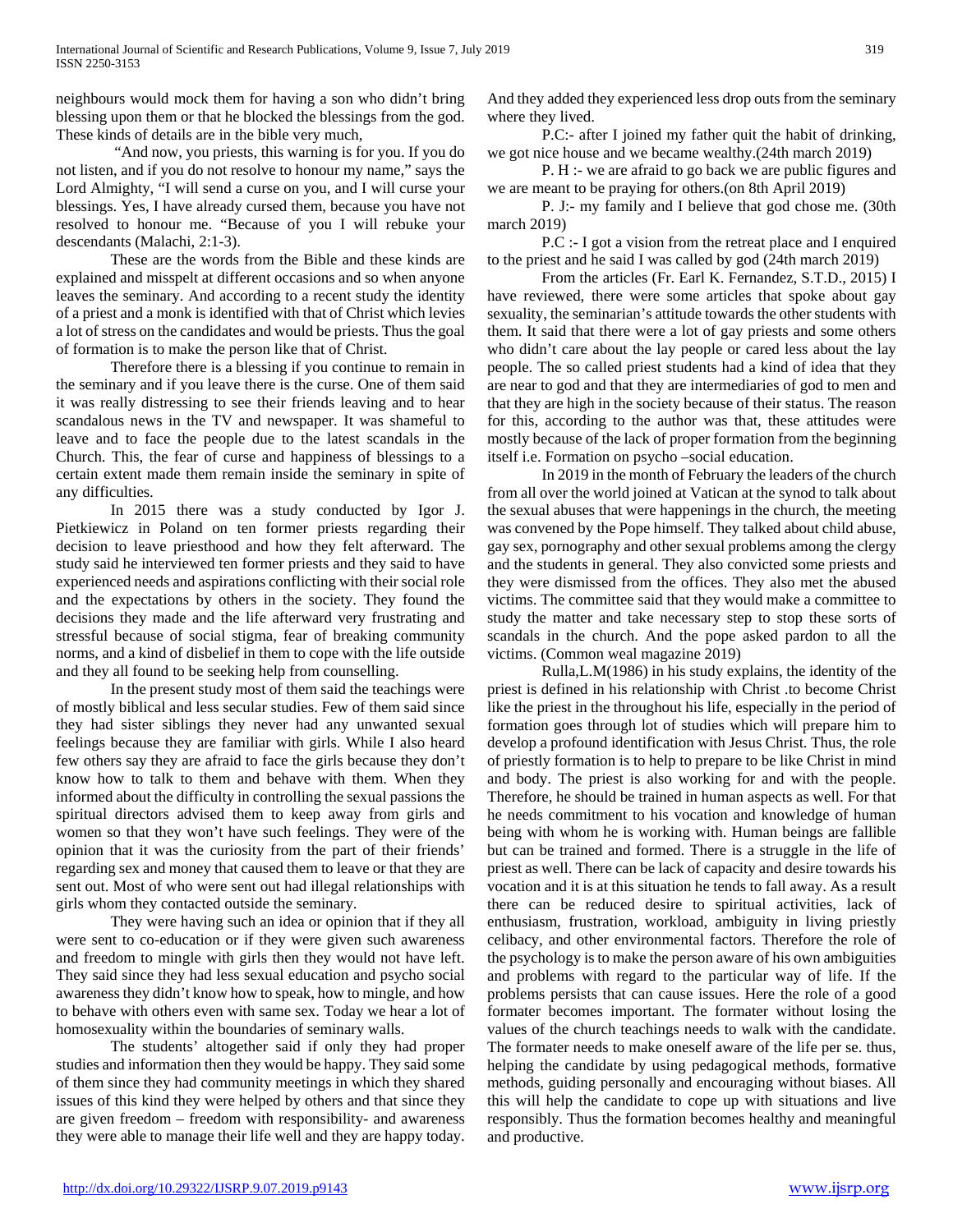## **The insight and reflection**

# **The difficulty encountered in internalizing and identifying one to the priestly vocation.**

 As in any society by the very fact that a person joins a system he or she has to or is forced to become part of it in order to get maximum output. This is common to all the form of system or organization. Thus the moment a person joins anywhere he or she is asked to put the heart and soul into it and hard work and sincerity is expected. It is the same in seminary where a person is moulded into becoming a priest or an important personality in the Christian society. So the life of a person in becoming a priest begins immediately after  $10<sup>th</sup>$ , at the age of 16 or at later age. However he has to go through a period of 10 to 15 years of formation. This formation includes mostly spiritual and church related matters. Very often secular studies are overlooked.

 Thus identity of a person to be priest is likened to that of Christ and thus he is formed. This for a student at the age of 15 is difficult internalize immediately even though he has some idea to he has come into. But the moment the person enters the seminary he is to act as and in the name of Christ, which requires a lot of difficulties. Therefore such is the identity of a person in the seminary and thus will be the formation he will receive.

 One has to change his behaviour to such an extent that he tends to leave in certain situations and this is what happens to most of the students who join. Social psychologist Herbert C.Kelman cited by H.E Howe,(1980)says if a person is to change his personality or attitude he has to have three process of change that is compliance or self-interest, which is an attitude to change once idea in order to gain something or to avoid punishment. However compliance is not commitment. Secondly identification or selfgratification that is the change in the attitude of the person occurs because of the interest that he needs to be part of a system to maintain relationship with certain person or system. This, too, is not commitment. Thirdly internalisation occurs when a person really understands what he is into and why he has chosen a particular way of life. This is identification and commitment.

 According to the new document on formation by the Catholic Church, The Gift of Priestly Vocation published in the year 2016, part 130, by the present Pope, a seminarian is a protagonist of his own formation in the area of spiritual, mental and pastoral fields taking into account of his own situation, family background and relation to the Gospel values being responsible for himself. Thus, it means to say that the formation is actually an integration of all the aspects of human life. That is true to certain extent or fully but still to internalise something and to change one's attitude he or she needs to understand, get convenient ambience and should be rightly motivated. The research here is to identify what are the issues in internalising the ideals of priesthood and religious life. Why do people leave? Why do they get hurt and wounded, why people become rigid and head strong, why there is failure in the religious life? The reason for it is, mainly, the contradiction between virtue and sin, normality and psychopathology. Thus psychology today speaks about understanding, creating awareness about ones needs and desires and thus, to create motivation by personal accompaniment and formal training with all the necessary discernment and knowledge, and I feel that the Church can benefit from this field.

#### SUMMARY AND CONCLUSIONS

Every field of psychology focuses on the development of the society and the organisation which is inhabited by human being. Therefore, by default human development is the important matter in any field of study of psychology because any society begins and ends with human beings. Thus, the study of Psychology is to improve the performance of any human being for the growth of the particular society or organisation.

This study on "what are the Experiences of the Formees During the first few years of Formation" focuses on the experience of the Seminary students. Experiences would mean their life in the Seminary which is an organisation. Their experiences includes, their desire to join such a particular institute, their ability to cope up with situations in life, their relationship with different personalities like superiors and inferiors, their ability to stay while some leave in the middle of the studies.

 According to the Organizational Psychology (Kendra Chery, 2019), which is a branch of psychology that talks about the increase of workplace productivity and the related issues such as the physical and mental well-being of employees. Industrialorganizational psychologists perform a wide variety of tasks, including studying the worker attitudes and behaviour, evaluating companies, and conducting leadership training. The overall goal of this field is to study and understand human behaviour in the workplace. The organizational side of psychology is more focused on understanding how organizations affect individual behaviour. Organizational structures, social norms, management styles, and role expectations are all factors that can influence how people behave within an organization. By understanding such factors, I-O psychologists hope to improve individual performance and health, while, at the same time benefiting the organization as a whole. To increase the productivity and profit, the company management focus on the overall wellbeing of the employees and the atmosphere as a whole. This will include giving extra benefits apart from salary and extra effort to increase the physical and psychological wellbeing of the employee which will benefit in the profit, productivity and the strengthening of the employee.

 To find out the details regarding the research question, the phenomenological paradigm guided study was done to collect the of data in-depth qualitative interview. Ten students, aged between 16 to 25 from different Seminaries and different language group were approached for the interview. From the interview three themes emerged and they are the unfulfilled promise and disillusionment, strict hierarchy and Biblical meaning contrasted with humaneness.

 Thus, the first theme, the unfulfilled promise and disillusionment, reveals how the students felt when they joined the Seminary. They said it was all different from what they heard and what they were told. The Seminary is to be a place of holiness and piety where a person is formed to be a spiritual leader. And it is true. But the way it was handled was different. Everyone speaks about peace and harmony, brotherhood and forgiveness while it was all in theory and not in practice. Thus most of those who entered the seminary felt that there lacked human formation, with kindness and love. Some of the studies done among the seminary students in Europe, it was revealed that a number of the students felt that they lacked proper behaviour in society. This study also revealed that seminary life and formation lacked understanding and humanity.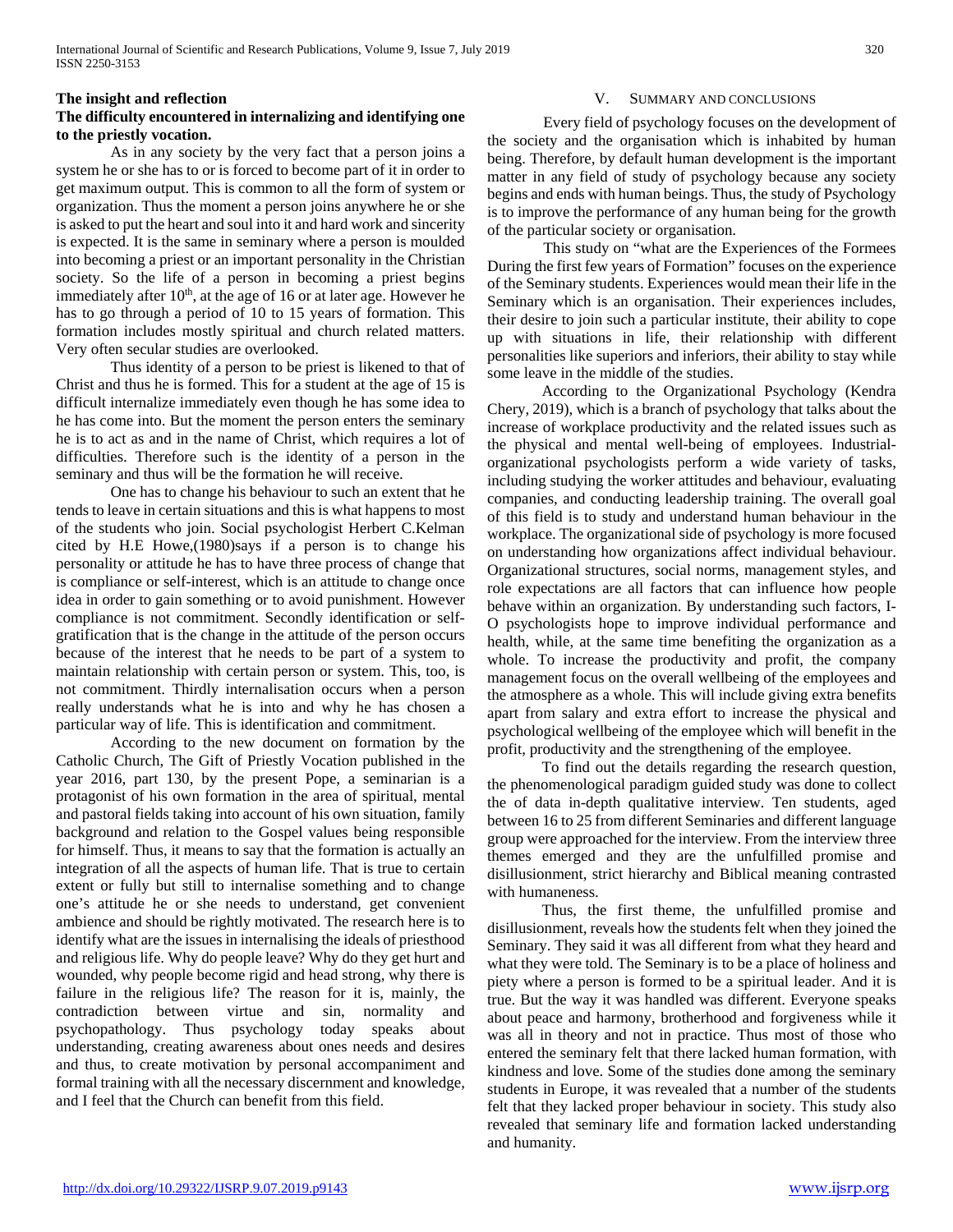The second theme strict hierarchy says that there seems to be very little understanding from the part of the hierarchy towards the students. The students also felt that there were partiality and discrimination from the part of the superiors. Thus, most of them were disheartened. The formators had less idea of human formation and they insisted on strict rules, regulations and timetable. The students said when they were not given enough free time they took refuge in illicit and activities that were not permitted within the seminary. Some of them got into troubles and some even left. The studies done elsewhere in the different seminaries showed that formation with respect and care, love and concern made a great impact on the minds of the students that they felt to remain faithful to their vocation.

 The third theme about the Biblical theme contrasted with humaneness speaks about the formation and attitude that were mostly tied up with biblical teachings. Thus anything and everything was looked at through the eyes of the Biblical themes and misinterpreted, so as to make life less meaningful. The students felt that we are living in the  $21<sup>st</sup>$  century and not in the  $6<sup>th</sup>$ century. Therefore, making, necessary changes can make life more meaningful and happy.

 All the themes focus on the fact that Seminary formation with humanness, and understanding can make the lives of the formees more meaningful and productive. This study shows the need for a formation with understanding the students personally and inculcating all the other aspects of the different kind of learning so that formation becomes a great experience. Apart from the proper Seminary study curriculum, psychological studies for the formater and students needs to be inculcated. This will help the widening of the knowledge of the human mind and personality so as to make the lives of everyone in the Seminary meaningful.

 This study is not to criticise anyone or to find fault with any system, but, to look at the lives of the seminary students from a different point of view. The Seminaries are known to be places where the students are taught to be leaders of the churches. There they are taught the Bible, the word of God and values and morals. Still the statistics show that less and less students remain to complete the years of formation. In spite of all the knowledge and teaching still what is the reason why students quit the seminary? So the above research was a humble trial to look into some of these facts.

 Since only one in-depth interview per participant was carried and time didn't permit respond validation, it is recommended that a deeper and wider study dedicating more time be carried out.

#### **REFERENCES**

- [1] Cresswell, W. John. (2007)Qualitative Inquiry and Research Design (2<sup>nd</sup>) Ed.)New Delhi: *Sage Publications.*
- [2] Cencini.A., & Manenti,A.,(1994) Psychology and Formation, Bombay: *St. Paul's publications.*
- [3] Flannery,A(Ed.)(1984)*Vatican Council II,* Collegeville: Liturgical Press.
- [4] Glazier,M., & Monika, H.K.,(ed.)2004.*The Modern Catholic Encyclopaedia*(8th Ed.) Collegeville,Liturgical press.
- [5] Moustaka & Clarcke.(1994) Phenomenological Research Methods, retrieved from *[https://methods.sagepub](https://methods.sagepub./)*.
- [6] [https://cirt.gcu.edu/research/developmentresources/research\\_ready/phenome](https://cirt.gcu.edu/research/developmentresources/research_ready/phenomenology/phen_overview) [nology/phen\\_overview,](https://cirt.gcu.edu/research/developmentresources/research_ready/phenomenology/phen_overview)
- [7] Starks, H., & Trinidad, B. S., (2007). Choose your method: A comparison of phenomenology, discourse analysis, and grounded theory. *Qualitative Health Research, 17(10),* 1372-1380.
- Kendra, Cherry, (2019).The Basics of Industrial-Organisational Psychology, retrieved on March from *[https://www.verywellmind.com/what-is-industrial](https://www.verywellmind.com/what-is-industrial-organizational-psychology-2795302)[organizational-psychology-2795302](https://www.verywellmind.com/what-is-industrial-organizational-psychology-2795302)*.
- [9] "Congregation for the clergy," the gift of priestly vocation, l'osservatore Romano, Vatican city , (2016).
- [10] Ross, H.E., & Stanford, M., (2014)Training and Education of North American Masters of Divinity Students in Relation to Serious Mental Illness, *Journal On Research On Christian Education, vol. 23, issue*, (2 )retrieved from https://www.tandfonline.com/doi/abs/10.1080/10656219.2014.899480
- [11] Woods, S.W.,(2010). Christian Seminary Students' Attitudes toward Psychology: *Effects Of An Introductory Course On The Integration Of Psychology And Theology*, retrieved fromhttps://digitalcommons.georgefox.edu/cgi/viewcontent.cgi?referer=http s://www.google.com/&httpsredir=1&article=1066&context=psyd.
- [12] McGlone, G. J., Ortiz, F. A., & Karney, R. J. (2010). A Survey study of Psychological Assessment Practices in the Screening and Admission Process of candidates to the Priesthood in the US Catholic Church*. Professional Psychology: Research and Practice, 41(6), 526-532*.retrreived from https://psycnet.apa.org/record/2010-26376-010.
- [13] Wolff, J. R., Himes, H. L., Soares, S. D., & Kwon, M.E., (2016). Sexual Minority Students in Non-Affirming Religious Higher Education: Mental Health, Outness, and Identity. *Psychology of Sexual Orientation and Gender Diversity*, *3(2), 201-212*. retirieved from https://psycnet.apa.org/record/2016-09366-001.
- [14] Cornelio, J.S., (2012), Priesthood Satisfaction and the Challenges Priests Face: *A Case Study of a Rural Diocese in the Philippines, Religions, 3(4*), retrieved from https://www.mdpi.com/2077-1444/3/4/1103.
- [15] Pietkiewicz, I.J.,(2016) Reaching A Decision To Change Vocation: A Qualitative Study Of Former Priests' Experiences, *International Journal for Educational and Vocational Guidance*, *October 2016, Volume 16, Issue 3, pp. 379–404*, retrieved from https://link.springer.com/article/10.1007/s10775-015-9318-2.
- [16] Salwen, E.D., Lee A. UnderwoodGabriel S. Dy-LiaccoKathleen Arveson, R., Self-Disclosure and Spiritual Well-Being in Pastors Seeking Professional Psychological Hel, *Pastoral Psychology August, Volume 66, Issue 4, pp. 505– 521* retrieved from https://link.springer.com/article/10.1007/s11089- 017-0757-1
- [17] Ortiz, F.A., & McGlone, J., (2014) Seminary Formators and Psychologists: *A Collaboration Model.* retrieved from <https://www.researchgate.net/publication/265631921>
- [18] Cornelio, J.S., (2012), Priesthood Satisfaction and the Challenges Priests Face: *A Case Study of a Rural Diocese in the Philippines, Religions, 3(4), 1103-1119*,retrieved from https://www.mdpi.com/2077-1444/3/4/1103
- [19] Lincoln, T.D., (2010), How Master of Divinity Education Changes Students: A Research‐Based Model, Volume13, Issue3 July, Pages 208-222, *Teaching Theology* and *Religion*, Retrieved from https://onlinelibrary.wiley.com/doi/pdf/10.1111/j.1467-9647.2010.00614.
- [20] Skeeter win, Robert ho.(2016) life satisfaction of seminary final year students in Yangon , Myanmar: a path analytic study of the direct and indirect influence of coping styles being mediated by stress anxiety and depression, *Assumption Journal* ,*vol,8, no 2*, retrieved from [http://www.assumptionjournal.au.edu/index.php/Scholar/article/view/2490/](http://www.assumptionjournal.au.edu/index.php/Scholar/article/view/2490/1695) [1695](http://www.assumptionjournal.au.edu/index.php/Scholar/article/view/2490/1695)
- [21] McLeod Saul, (2018), Erik Erikson's Stages of Psychosocial Development, by, updated 2018 Retrieved from *https://www.simplypsychology.org/Erik-Erikson.html*
- [22] World Christian Encyclopaedia: a comparative survey of churches and religions in the modern world
- [23] David B. Barrett, George T. Kurian, Todd M. Johnson.Edition: 2nd ed.Published: Oxford; New York: *Oxford University Press, 2001.Description: 2 v: ill., col. maps; 32 cm.Notes:* Includes bibliographical references and indexes.
- [24] Viéban, A. (1912). Ecclesiastical Seminary. In The Catholic Encyclopaedia. New York: Robert Appleton Company. Retrieved April 14, 2019 from New Advent:<http://www.newadvent.org/cathen/13694a.htm>
- [25] H.E. Howe, Jr., & M.M. Page (Eds.), Nebraska Symposium on Motivation, 1979: Attitudes, Values, and beliefs (pp. 111-194). Lincoln: University of